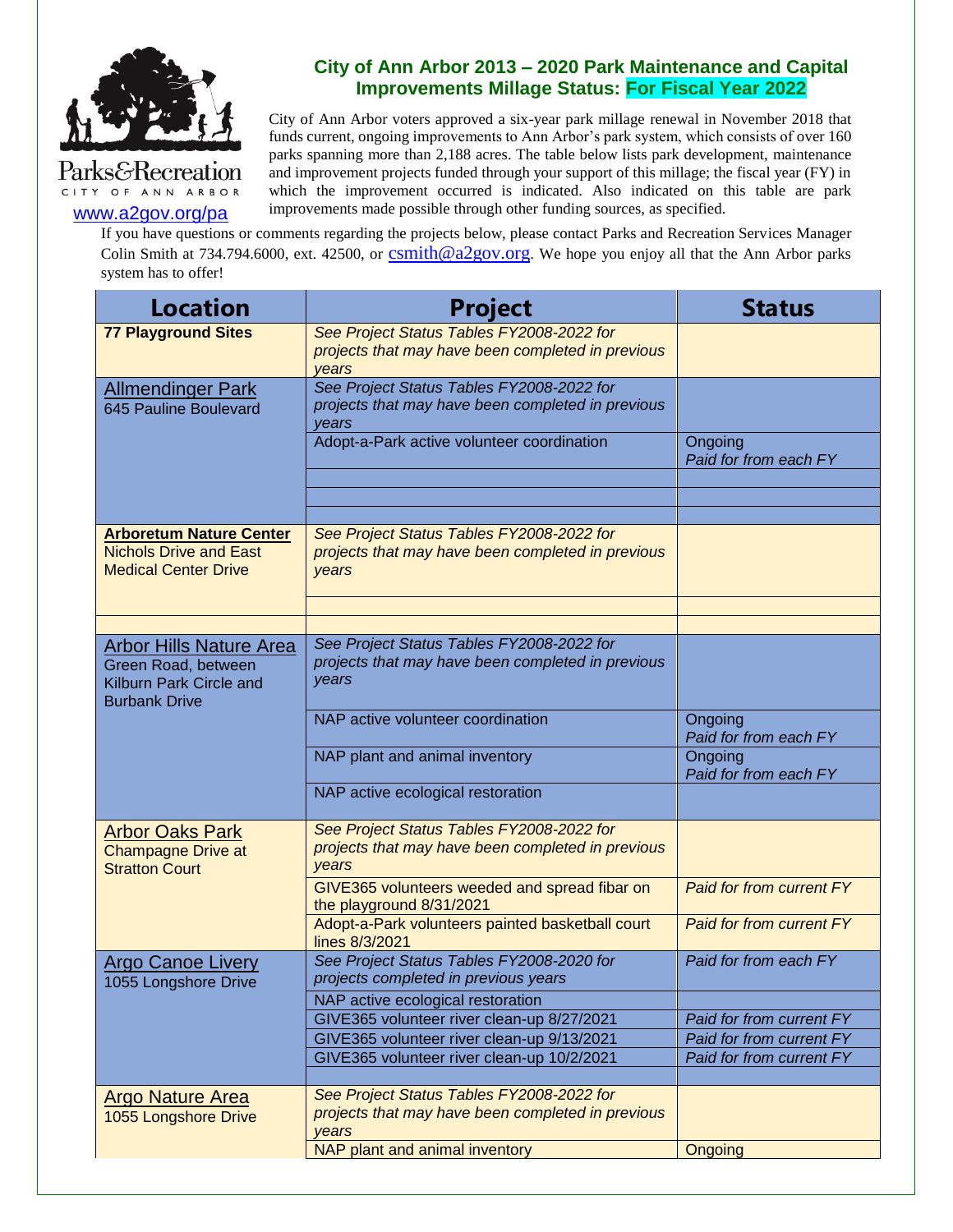|                                                                       |                                                                                                         | <b>Paid for from each FY</b>     |
|-----------------------------------------------------------------------|---------------------------------------------------------------------------------------------------------|----------------------------------|
|                                                                       | NAP active volunteer coordination                                                                       | Ongoing                          |
|                                                                       |                                                                                                         | Paid for from each FY            |
|                                                                       | Native plant revegetation                                                                               | Ongoing                          |
|                                                                       |                                                                                                         | Paid for from each FY            |
|                                                                       | NAP active ecological restoration                                                                       | Ongoing                          |
|                                                                       | NAP Public Workday 9/26/2021                                                                            |                                  |
|                                                                       | NAP/EMU Beta Alpha Psi Private Workday<br>10/30/2021                                                    |                                  |
|                                                                       |                                                                                                         | Paid for from current FY         |
|                                                                       | GIVE365 volunteers prime painted walls for a new<br>mural 10/26/2021                                    |                                  |
|                                                                       |                                                                                                         |                                  |
|                                                                       |                                                                                                         |                                  |
|                                                                       |                                                                                                         |                                  |
|                                                                       |                                                                                                         |                                  |
|                                                                       |                                                                                                         |                                  |
| <b>Bader Park</b><br><b>Provincial Drive</b>                          | See Project Status Tables FY2008-2022 for<br>projects that may have been completed in previous<br>vears |                                  |
|                                                                       |                                                                                                         |                                  |
|                                                                       |                                                                                                         |                                  |
|                                                                       |                                                                                                         |                                  |
| <b>Bandemer Park</b><br>1352 Lakeshore Drive                          | See Project Status Tables FY2008-2022 for<br>projects that may have been completed in previous<br>years |                                  |
|                                                                       | NAP active ecological restoration                                                                       | Ongoing<br>Paid for from each FY |
|                                                                       | NAP Plant and animal inventory                                                                          | Ongoing<br>Paid for from each FY |
|                                                                       | NAP active volunteer coordination                                                                       | Ongoing<br>Paid for from each FY |
|                                                                       | <b>NAP Native plant revegetation</b>                                                                    | Ongoing                          |
|                                                                       |                                                                                                         | Paid for from each FY            |
|                                                                       | GIVE365 volunteer litter clean-up 7/2/2021                                                              |                                  |
|                                                                       | Adopt-a-Park volunteers picked up litter and cut<br>invasives 7/16/2021                                 | <b>Paid for from current FY</b>  |
|                                                                       | GIVE365 volunteers performed maintenance on<br>dirt bike course 7/11/2021, 7/25/2021, 7/29/2021         | <b>Paid for from current FY</b>  |
|                                                                       | GIVE365 volunteer litter clean up 8/3/2021                                                              | <b>Paid for from current FY</b>  |
|                                                                       | GIVE365 volunteer litter clean up 8/9/2021                                                              | <b>Paid for from current FY</b>  |
|                                                                       | NAP/YVC private workday 8/4/2021                                                                        |                                  |
|                                                                       | NAP public workday 8/29/2021                                                                            |                                  |
|                                                                       | Adopt-a-Park volunteers cut brush in disc golf                                                          | <b>Paid for from current FY</b>  |
|                                                                       | course 8/13/2021                                                                                        |                                  |
|                                                                       | Adopt-a-Park volunteers cut brush in disc golf<br>course 9/10/2021                                      | Paid for from current FY         |
|                                                                       |                                                                                                         |                                  |
|                                                                       |                                                                                                         |                                  |
|                                                                       |                                                                                                         |                                  |
|                                                                       |                                                                                                         |                                  |
|                                                                       |                                                                                                         |                                  |
|                                                                       |                                                                                                         |                                  |
|                                                                       |                                                                                                         |                                  |
|                                                                       |                                                                                                         |                                  |
| <b>Barton Nature Area</b><br><b>Huron River Drive at Bird</b><br>Road | See Project Status Tables FY2008-2022 for<br>projects that may have been completed in previous<br>years |                                  |
|                                                                       | NAP Plant and animal inventory                                                                          | Ongoing                          |
|                                                                       |                                                                                                         | Paid for from each FY            |
|                                                                       |                                                                                                         |                                  |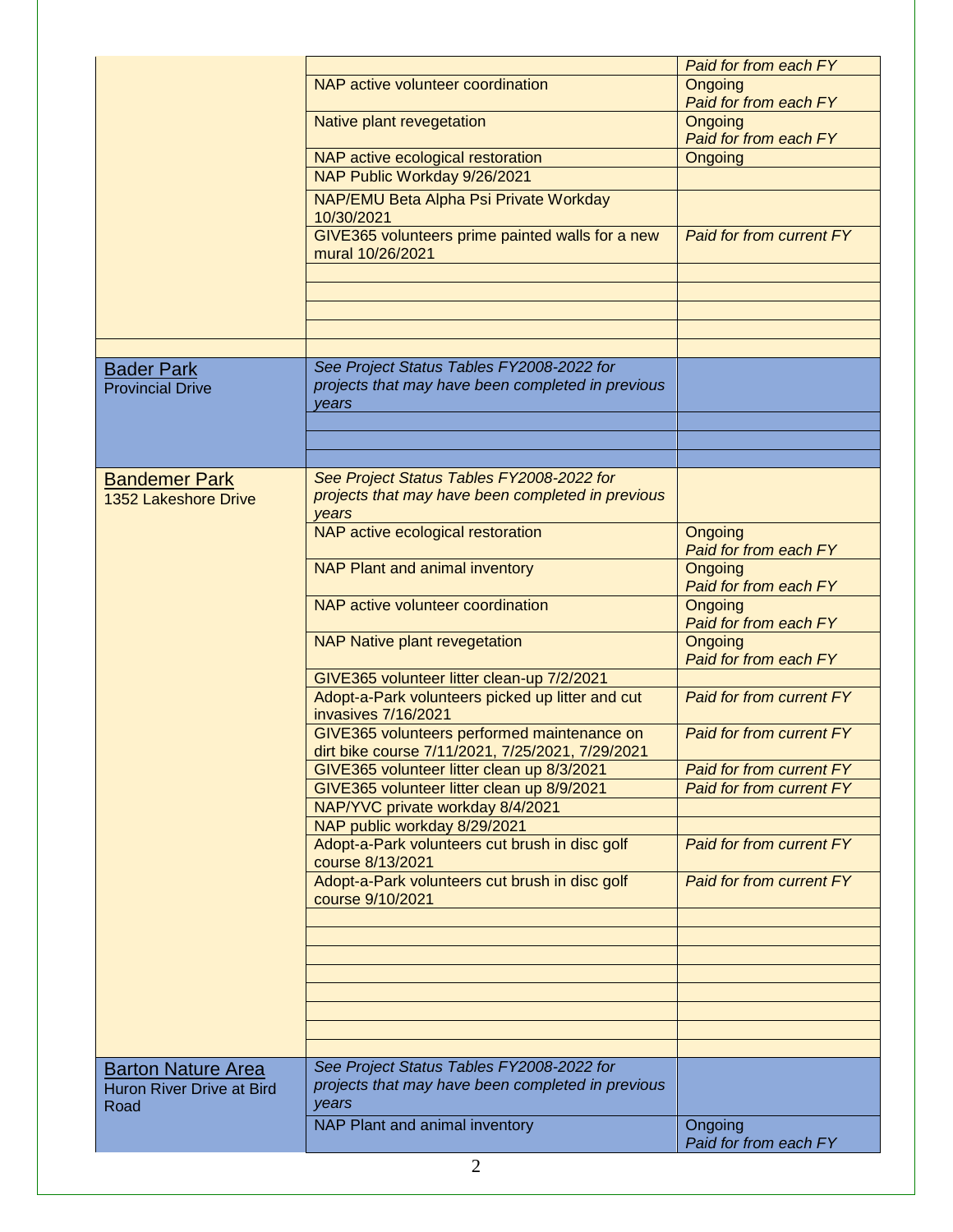|                                                                                                                                              | NAP active volunteer coordination                                                                       | Ongoing<br>Paid for from each FY |
|----------------------------------------------------------------------------------------------------------------------------------------------|---------------------------------------------------------------------------------------------------------|----------------------------------|
|                                                                                                                                              | NAP Native plant revegetation                                                                           | Ongoing<br>Paid for from each FY |
|                                                                                                                                              | NAP active ecological restoration                                                                       | Ongoing<br>Paid for from each FY |
|                                                                                                                                              | GIVE365 volunteer litter clean up 7/25/2021                                                             | Paid for from current FY         |
|                                                                                                                                              | GIVE365 volunteer litter clean-up 8/6/2021                                                              | Paid for from current FY         |
|                                                                                                                                              | NAP/LDS private workday 8/3/2021                                                                        |                                  |
|                                                                                                                                              | NAP public workday 8/15/2021                                                                            |                                  |
|                                                                                                                                              | NAP/UM IASA Private Workday 10/3/2021                                                                   |                                  |
|                                                                                                                                              | NAP Public Workday 11/7/2021                                                                            |                                  |
|                                                                                                                                              |                                                                                                         |                                  |
|                                                                                                                                              |                                                                                                         |                                  |
|                                                                                                                                              |                                                                                                         |                                  |
|                                                                                                                                              |                                                                                                         |                                  |
|                                                                                                                                              |                                                                                                         |                                  |
| <b>Baxter Park</b><br>Baxter Road (north side),<br>off of Green Road                                                                         | See Project Status Tables FY2008-2022 for<br>projects that may have been completed in previous<br>years |                                  |
|                                                                                                                                              |                                                                                                         |                                  |
|                                                                                                                                              |                                                                                                         |                                  |
| <b>Beckley Park</b><br><b>Argo Drive and Ottawa</b><br><b>Street</b>                                                                         | See Project Status Tables FY2008-2022 for<br>projects that may have been completed in previous<br>years |                                  |
|                                                                                                                                              |                                                                                                         |                                  |
|                                                                                                                                              |                                                                                                         |                                  |
| <b>Belize Park</b><br><b>742 Franklin Street</b>                                                                                             | See Project Status Tables FY2008-2022 for<br>projects that may have been completed in previous<br>years |                                  |
|                                                                                                                                              |                                                                                                         |                                  |
|                                                                                                                                              |                                                                                                         |                                  |
| <b>Berkshire Creek</b><br><b>Nature Area</b><br>South Huron Parkway and<br><b>Washtenaw Avenue</b>                                           | See Project Status Tables FY2008-2022 for<br>projects that may have been completed in previous<br>years |                                  |
|                                                                                                                                              | NAP active ecological restoration                                                                       | Ongoing<br>Paid for from each FY |
|                                                                                                                                              | NAP active volunteer coordination                                                                       | Ongoing<br>Paid for from each FY |
|                                                                                                                                              | NAP plant and animal inventory                                                                          | Ongoing<br>Paid for from each FY |
|                                                                                                                                              | NAP Public Workday 11/13/2021                                                                           |                                  |
|                                                                                                                                              |                                                                                                         |                                  |
|                                                                                                                                              |                                                                                                         |                                  |
| <b>Bird Hills Nature Area</b><br>Newport Road on the west;<br>Bird Road on the north;<br>Huron River Drive on the<br>east; M-14 on the south | See Project Status Tables FY2008-2022 for<br>projects that may have been completed in previous<br>years | Ongoing<br>Paid for from each FY |
|                                                                                                                                              | NAP active ecological restoration                                                                       | Ongoing<br>Paid for from each FY |
|                                                                                                                                              | NAP Plant and animal inventory                                                                          | Ongoing<br>Paid for from each FY |
|                                                                                                                                              | NAP active volunteer coordination                                                                       | Ongoing<br>Paid for from each FY |
|                                                                                                                                              | <b>NAP Native plant revegetation</b>                                                                    | Ongoing                          |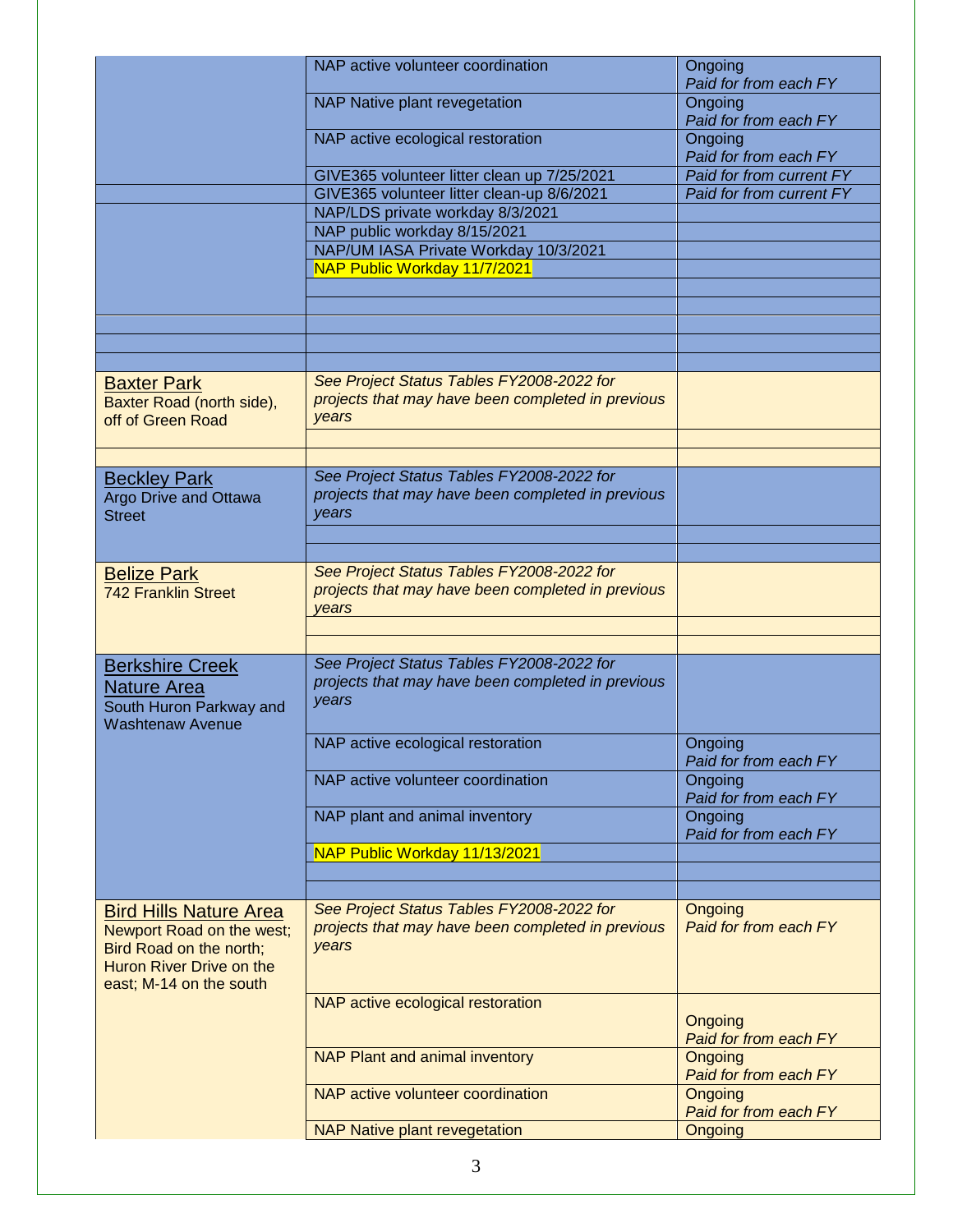|                                                        |                                                                                                         | Paid for from each FY            |
|--------------------------------------------------------|---------------------------------------------------------------------------------------------------------|----------------------------------|
|                                                        | NAP Public Workday 7/25/2021                                                                            |                                  |
|                                                        | GIVE365 volunteer litter clean up 8/16/2021                                                             | <b>Paid for from current FY</b>  |
|                                                        | GIVE365 volunteer litter clean up 8/16/2021                                                             | Paid for from current FY         |
|                                                        | NAP Public Workday 10/17/2021                                                                           |                                  |
|                                                        | NAP Public Workday 11/20/2021                                                                           |                                  |
|                                                        |                                                                                                         |                                  |
|                                                        |                                                                                                         |                                  |
|                                                        |                                                                                                         |                                  |
|                                                        |                                                                                                         |                                  |
| <b>Black Pond Woods</b>                                | See Project Status Tables FY2008-2022 for                                                               |                                  |
| <b>Nature Area</b><br>183 Traver Road                  | projects that may have been completed in previous<br>years                                              |                                  |
|                                                        | NAP Plant and animal inventory                                                                          | Ongoing<br>Paid for from each FY |
|                                                        | NAP active volunteer coordination                                                                       | Ongoing<br>Paid for from each FY |
|                                                        | NAP Native plant revegetation                                                                           | Ongoing<br>Paid for from each FY |
|                                                        | NAP active ecological restoration                                                                       | Ongoing<br>Paid for from each FY |
|                                                        | NAP public workday 8/7/2021                                                                             |                                  |
|                                                        | NAP Public Workday 11/14/2021                                                                           |                                  |
|                                                        |                                                                                                         |                                  |
|                                                        |                                                                                                         |                                  |
|                                                        |                                                                                                         |                                  |
|                                                        |                                                                                                         |                                  |
| <b>Bluffs Nature Area</b><br>1099 N. Main Street       | See Project Status Tables FY2008-2022 for<br>projects that may have been completed in previous<br>years |                                  |
|                                                        | NAP Plant and animal inventory                                                                          | Ongoing<br>Paid for from each FY |
|                                                        | NAP active volunteer coordination                                                                       | Ongoing<br>Paid for from each FY |
|                                                        | <b>NAP Native plant revegetation</b>                                                                    | Ongoing<br>Paid for from each FY |
|                                                        | NAP active ecological restoration                                                                       | Ongoing<br>Paid for from each FY |
|                                                        | NAP public workday 7/31/2021                                                                            |                                  |
|                                                        | NAP/MCSP private workday w/ 140 volunteers<br>8/27/2021                                                 |                                  |
|                                                        | NAP Public Workday 11/14/2021                                                                           |                                  |
|                                                        |                                                                                                         |                                  |
|                                                        |                                                                                                         |                                  |
| <b>Braun Nature Area</b><br><b>1400 Chalmers Drive</b> | See Project Status Tables FY2008-2022 for<br>projects that may have been completed in previous<br>years |                                  |
|                                                        | NAP active volunteer coordination                                                                       | Ongoing<br>Paid for from each FY |
|                                                        | NAP Plant and animal inventory                                                                          | Ongoing<br>Paid for from each FY |
|                                                        | NAP Native plant revegetation                                                                           | Ongoing                          |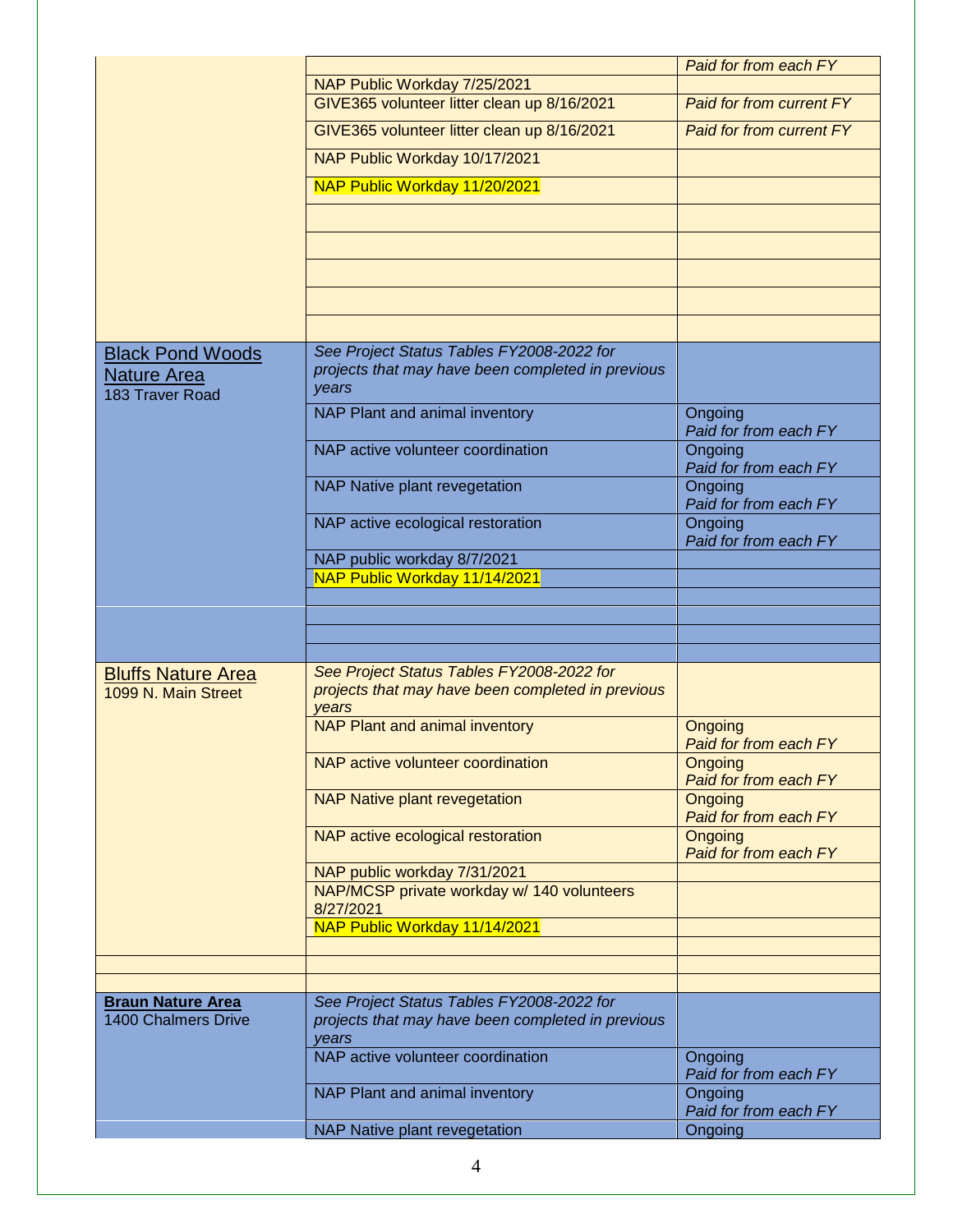|                                                                                                                |                                                                                                         | Paid for from each FY            |
|----------------------------------------------------------------------------------------------------------------|---------------------------------------------------------------------------------------------------------|----------------------------------|
|                                                                                                                | NAP active ecological restoration                                                                       | Ongoing<br>Paid for from each FY |
|                                                                                                                | NAP Public Workday 10/3/2021                                                                            |                                  |
| <b>Broadway Park</b><br><b>Broadway Street at Huron</b><br><b>River</b>                                        | See Project Status Tables FY2008-2022 for<br>projects that may have been completed in previous<br>years |                                  |
| <b>Brokaw Nature Area</b><br>3013 W. Huron River Drive                                                         | See Project Status Tables FY2008-2022 for<br>projects that may have been completed in previous<br>years |                                  |
|                                                                                                                | NAP active volunteer coordination                                                                       | Ongoing<br>Paid for from each FY |
|                                                                                                                | NAP Plant and animal inventory                                                                          | Ongoing<br>Paid for from each FY |
|                                                                                                                | NAP Native plant revegetation                                                                           | Ongoing<br>Paid for from each FY |
|                                                                                                                | NAP active ecological restoration                                                                       | Ongoing<br>Paid for from each FY |
|                                                                                                                | NAP public workday 8/8/2021                                                                             |                                  |
| <b>Bromley Park</b><br><b>Briarcliff Street between</b><br><b>Renfrew Street &amp; Aurora</b><br><b>Street</b> | See Project Status Tables FY2008-2022 for<br>projects that may have been completed in previous<br>vears |                                  |
|                                                                                                                |                                                                                                         |                                  |
| <b>Brookside Park</b><br>Stone School Road and<br><b>Brookside</b>                                             | See Project Status Tables FY2008-2022 for<br>projects that may have been completed in previous<br>years |                                  |
|                                                                                                                | Adopt-a-Park active volunteer coordination                                                              | Ongoing<br>Paid for from each FY |
|                                                                                                                | GIVE365 volunteers weeded and spread fibar on<br>playground 10/17/2021                                  | Paid for from current FY         |
|                                                                                                                | Routine Park tree Pruning                                                                               | Paif for from Current FY         |
| <b>Bryant Community</b><br>Center<br>3 West Eden Court                                                         | See Project Status Tables FY2008-2022 for<br>projects that may have been completed in previous<br>years |                                  |
|                                                                                                                | Adopt-a-Park and OSI volunteers weeded and<br>planted in Bryant landscaping 10/15/2021                  | <b>Paid for from current FY</b>  |
|                                                                                                                |                                                                                                         |                                  |
|                                                                                                                |                                                                                                         |                                  |
|                                                                                                                |                                                                                                         |                                  |
| <b>Buhr Park, Pool and</b><br><u>Ice Arena</u><br>2751 Packard Road                                            | See Project Status Tables FY2008-2022 for<br>projects that may have been completed in previous<br>years |                                  |
|                                                                                                                | Buhr Park: NAP Native plant revegetation                                                                | Ongoing<br>Paid for from each FY |
|                                                                                                                | Buhr Park: NAP active volunteer coordination                                                            | Ongoing<br>Paid for from each FY |
|                                                                                                                | Buhr Park: NAP active ecological restoration                                                            | Ongoing<br>Paid for from each FY |
|                                                                                                                | Buhr Park: NAP plant and animal inventory                                                               | Ongoing<br>Paid for from each FY |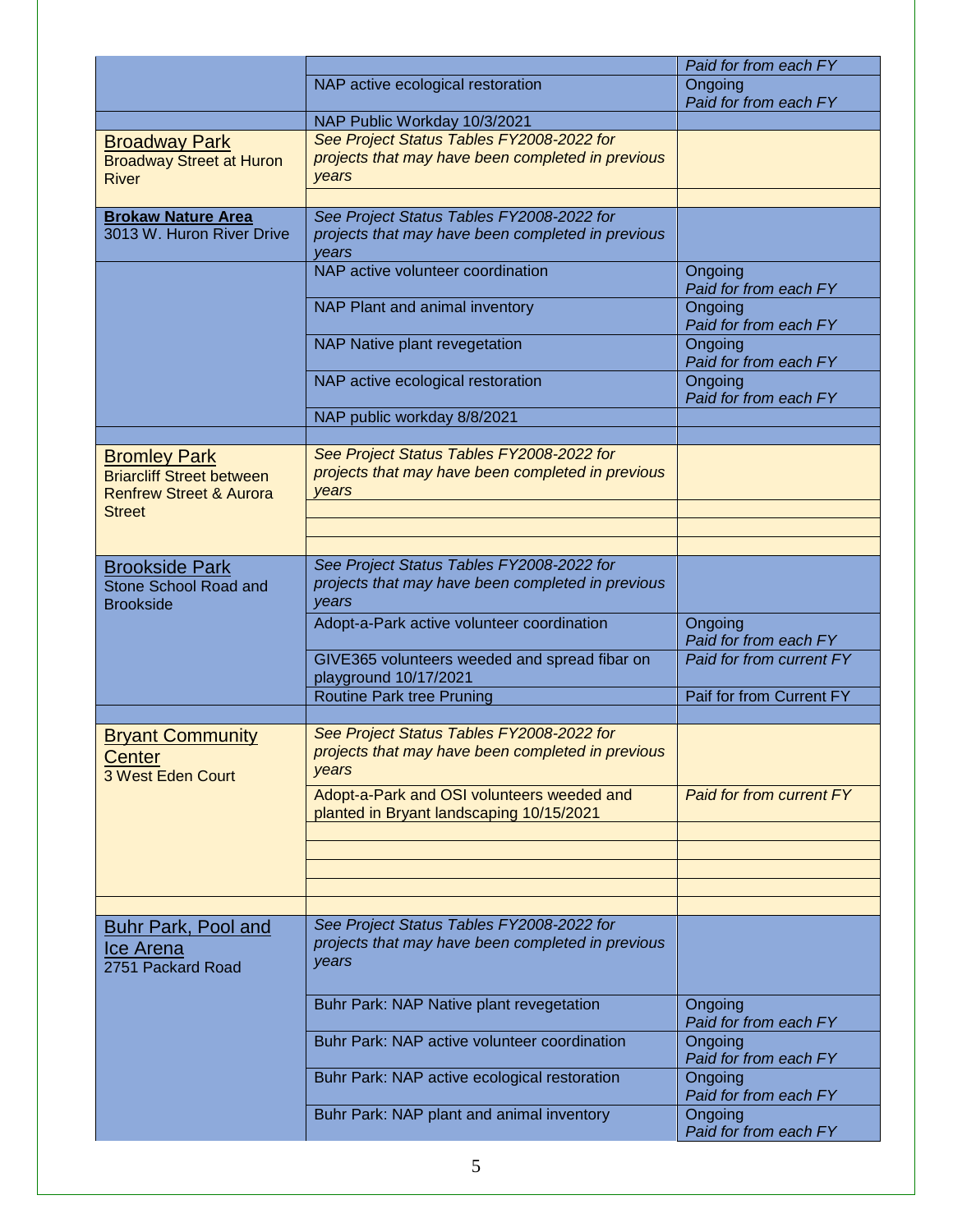|                                                              | Adopt-a-Park active volunteer coordination                                                                                | Ongoing<br>Paid for from each FY |
|--------------------------------------------------------------|---------------------------------------------------------------------------------------------------------------------------|----------------------------------|
|                                                              | GIVE365 crew weeded and planted in garden beds<br>8/20/2021                                                               | Paid for from current FY         |
|                                                              | GIVE365 volunteers weeded and planted in facility<br>front garden bed 10/25/2021                                          | Paid for from current FY         |
|                                                              | Adopt-a-Park volunteers transplanted hickory<br>seedlings, planted native flowers, and cut invasive<br>woodies 10/30/2021 | Paid for from current FY         |
|                                                              |                                                                                                                           |                                  |
|                                                              |                                                                                                                           |                                  |
|                                                              |                                                                                                                           |                                  |
|                                                              |                                                                                                                           |                                  |
|                                                              |                                                                                                                           |                                  |
| <b>Burns Park</b>                                            | See Project Status Tables FY2008-2022 for                                                                                 |                                  |
| 1300 Baldwin Ave.                                            | projects that may have been completed in previous<br>vears                                                                |                                  |
|                                                              | GIVE365 volunteers weeded and cut back<br>overgrowth near tennis court 8/8/2021                                           | Paid for from current FY         |
|                                                              |                                                                                                                           |                                  |
| <b>Burr Oak Park</b>                                         | See Project Status Tables FY2008-2022 for                                                                                 |                                  |
| 528 and 601 Burr Oak<br><b>Drive</b>                         | projects that may have been completed in previous<br>years                                                                |                                  |
|                                                              | Adopt-a-Park active volunteer coordination                                                                                | Paid for from each FY            |
|                                                              | Adopt-a-Park goat brush clearing with Twin Willow<br>Ranch 8/13/2021-8/31/2021                                            | Paid for from current FY         |
|                                                              | Adopt-a-Park volunteers brush cutting 9/15/2021<br>and 9/16/2021                                                          | Paid for from current FY         |
|                                                              | AAP work day on 11/15/21                                                                                                  |                                  |
| <b>Buttonbush Nature</b><br>Area<br>2601 Dhu Varren Road     | See Project Status Tables FY2008-2022 for<br>projects that may have been completed in previous<br>years                   |                                  |
|                                                              | NAP Plant and animal inventory                                                                                            | Ongoing<br>Paid for from each FY |
|                                                              | <b>NAP Native plant revegetation</b>                                                                                      | Ongoing<br>Paid for from each FY |
|                                                              | NAP active volunteer coordination                                                                                         | Ongoing<br>Paid for from each FY |
|                                                              | NAP active ecological restoration                                                                                         | Ongoing<br>Paid for from each FY |
|                                                              | NAP public workday 8/21/2021                                                                                              |                                  |
|                                                              |                                                                                                                           |                                  |
| <b>Cedar Bend Nature</b>                                     | See Project Status Tables FY2008-2022 for                                                                                 |                                  |
| Area<br><b>Cedar Bend Drive at</b><br><b>Broadway Street</b> | projects that may have been completed in previous<br>years                                                                |                                  |
|                                                              | NAP Plant and animal inventory                                                                                            | Ongoing                          |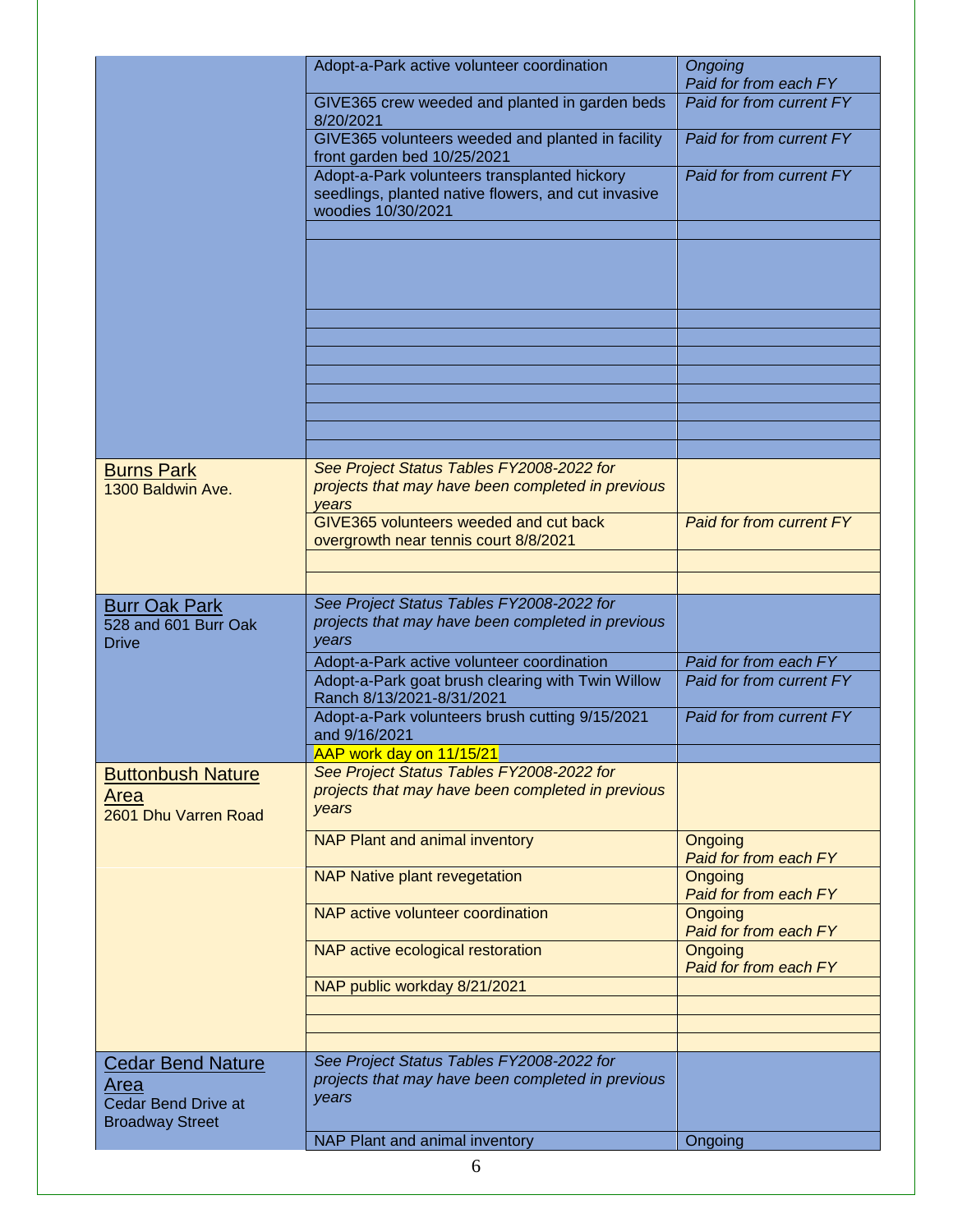|                                                                        |                                                                                                         | Paid for from each FY            |
|------------------------------------------------------------------------|---------------------------------------------------------------------------------------------------------|----------------------------------|
|                                                                        | NAP Native plant revegetation                                                                           | Ongoing<br>Paid for from each FY |
|                                                                        | NAP active volunteer coordination                                                                       | Ongoing<br>Paid for from each FY |
|                                                                        | NAP active ecological restoration                                                                       | Ongoing<br>Paid for from each FY |
|                                                                        | NAP/LDS private workday 7/6/2021                                                                        |                                  |
|                                                                        | NAP/UM Campus Conservation Corp private<br>workday 7/23/2021                                            |                                  |
|                                                                        | NAP Public Workday 9/25/2021                                                                            |                                  |
|                                                                        | NAP/UM Pre-Surgical Club private workday<br>9/29/2021                                                   |                                  |
|                                                                        |                                                                                                         |                                  |
|                                                                        |                                                                                                         |                                  |
|                                                                        |                                                                                                         |                                  |
|                                                                        |                                                                                                         |                                  |
| <b>Churchill Downs Park</b><br>2100, 2110 Steeplechase<br><b>Drive</b> | See Project Status Tables FY2008-2022 for<br>projects that may have been completed in previous<br>years |                                  |
|                                                                        | Adopt-a-Park active volunteer coordination                                                              | Ongoing<br>Paid for from each FY |
|                                                                        |                                                                                                         |                                  |
|                                                                        |                                                                                                         |                                  |
| <b>Clinton Park</b><br>On Stone School Road,                           | See Project Status Tables FY2008-2022 for<br>projects that may have been completed in previous          |                                  |
| south of Eisenhower                                                    | years                                                                                                   |                                  |
|                                                                        |                                                                                                         |                                  |
|                                                                        |                                                                                                         |                                  |
|                                                                        |                                                                                                         |                                  |
| <b>Cloverdale Park</b><br>499 Cloverdale St.                           | See Project Status Tables FY2008-2022 for<br>projects that may have been completed in previous          |                                  |
|                                                                        | years<br>Adopt-a-Park active volunteer coordination                                                     | <b>Ongoing</b>                   |
|                                                                        |                                                                                                         | <b>Paid for from each FY</b>     |
|                                                                        |                                                                                                         |                                  |
|                                                                        | See Project Status Tables FY2008-2022 for                                                               |                                  |
| <b>Cobblestone Farm</b><br>2781 Packard Road                           | projects that may have been completed in previous<br>vears                                              |                                  |
|                                                                        |                                                                                                         |                                  |
|                                                                        |                                                                                                         |                                  |
| <b>Cranbrook Park</b>                                                  | See Project Status Tables FY2008-2022 for                                                               |                                  |
| 300 W. Oakbrook Drive                                                  | projects that may have been completed in previous<br>vears                                              |                                  |
|                                                                        |                                                                                                         |                                  |
|                                                                        |                                                                                                         |                                  |
|                                                                        |                                                                                                         |                                  |
| <b>Creal Park</b>                                                      | See Project Status Tables FY2008-2022 for                                                               |                                  |
| <b>Creal Cresent at Helen</b><br><b>Street</b>                         | projects that may have been completed in previous<br>years                                              |                                  |
|                                                                        |                                                                                                         |                                  |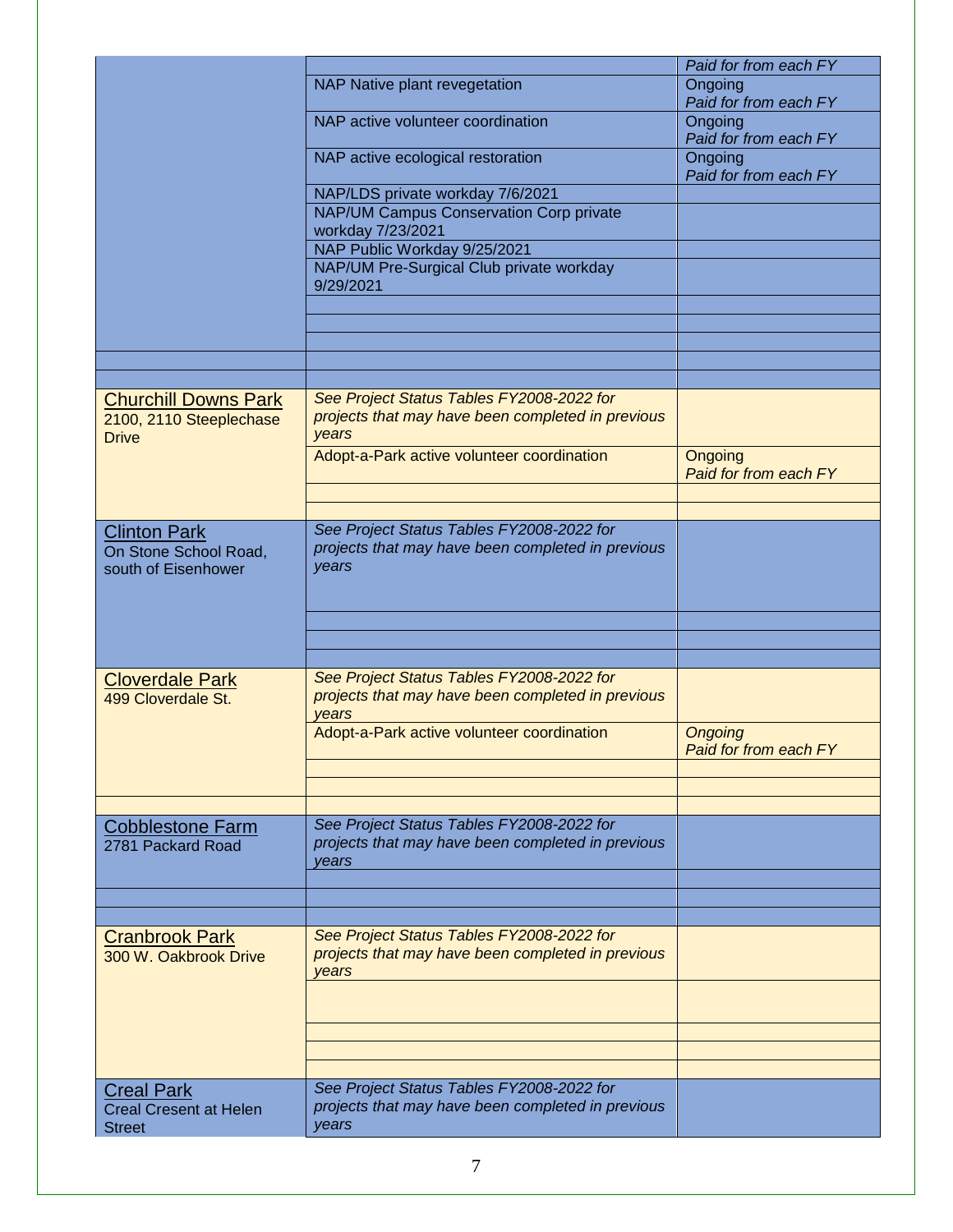| <b>Dhu Varren Woods</b><br><b>Nature Area</b><br>Dhu Varren Road at<br><b>Birchwood Drive</b>                        | See Project Status Tables FY2008-2022 for<br>projects that may have been completed in previous<br>years |                                  |
|----------------------------------------------------------------------------------------------------------------------|---------------------------------------------------------------------------------------------------------|----------------------------------|
|                                                                                                                      | NAP active ecological restoration                                                                       | Ongoing<br>Paid for from each FY |
|                                                                                                                      | <b>NAP Native plant revegetation</b>                                                                    | Ongoing<br>Paid for from each FY |
|                                                                                                                      | NAP plant and animal inventory                                                                          | Ongoing<br>Paid for from each FY |
|                                                                                                                      | NAP active volunteer coordination                                                                       | Ongoing<br>Paid for from each FY |
|                                                                                                                      | NAP Public Workday 9/11/2021                                                                            |                                  |
| <b>Dicken Woods Nature</b><br>Area<br>South of Pauline Boulevard;<br>east of South Maple Road;<br>north of           | See Project Status Tables FY2008-2022 for<br>projects that may have been completed in previous<br>years |                                  |
|                                                                                                                      | NAP active volunteer coordination                                                                       | Ongoing<br>Paid for from each FY |
|                                                                                                                      | NAP Plant and animal inventory                                                                          | Ongoing<br>Paid for from each FY |
|                                                                                                                      | NAP native plant revegetation                                                                           | Ongoing<br>Paid for from each FY |
|                                                                                                                      | NAP/Friends of Dicken Woods/Cub Scouts Private<br>Workday 10/17/2021                                    |                                  |
| <b>Dolph Nature Area</b><br>Wagner Road on the west;<br>Jackson Road on the north;<br>Parklake Avenue on the<br>east | See Project Status Tables FY2008-2022 for<br>projects that may have been completed in previous<br>years |                                  |
|                                                                                                                      | NAP active ecological restoration                                                                       | Paid from each FY                |
|                                                                                                                      | <b>NAP Plant and animal inventory</b>                                                                   | Ongoing<br>Paid for from each FY |
|                                                                                                                      | <b>NAP Native plant revegetation</b>                                                                    | Ongoing<br>Paid for from each FY |
|                                                                                                                      | NAP active volunteer coordination                                                                       | Ongoing<br>Paid for from each FY |
|                                                                                                                      | NAP Public Workday 10/2/2021                                                                            |                                  |
| Douglas Park<br>1700 Washtenaw Ave.                                                                                  | See Project Status Tables FY2008-2022 for<br>projects that may have been completed in previous<br>vears |                                  |
|                                                                                                                      | Adopt-a-Park active volunteer coordination                                                              | Ongoing<br>Paid for from each FY |
|                                                                                                                      | GIVE365 volunteers weeded and mulched beds<br>7/29/2021                                                 | Paid for from each FY            |
|                                                                                                                      |                                                                                                         |                                  |
| <b>Earhart Park</b><br>Earhart Road, between<br><b>Ridgmaar Square and</b><br><b>Greenhills Drive</b>                | See Project Status Tables FY2008-2022 for<br>projects that may have been completed in previous<br>years |                                  |
|                                                                                                                      | NAP active ecological restoration                                                                       | Ongoing<br>Paid for from each FY |
|                                                                                                                      | NAP active volunteer coordination                                                                       | Ongoing<br>Paid for from each FY |
|                                                                                                                      | NAP Plant and animal inventory                                                                          | Ongoing                          |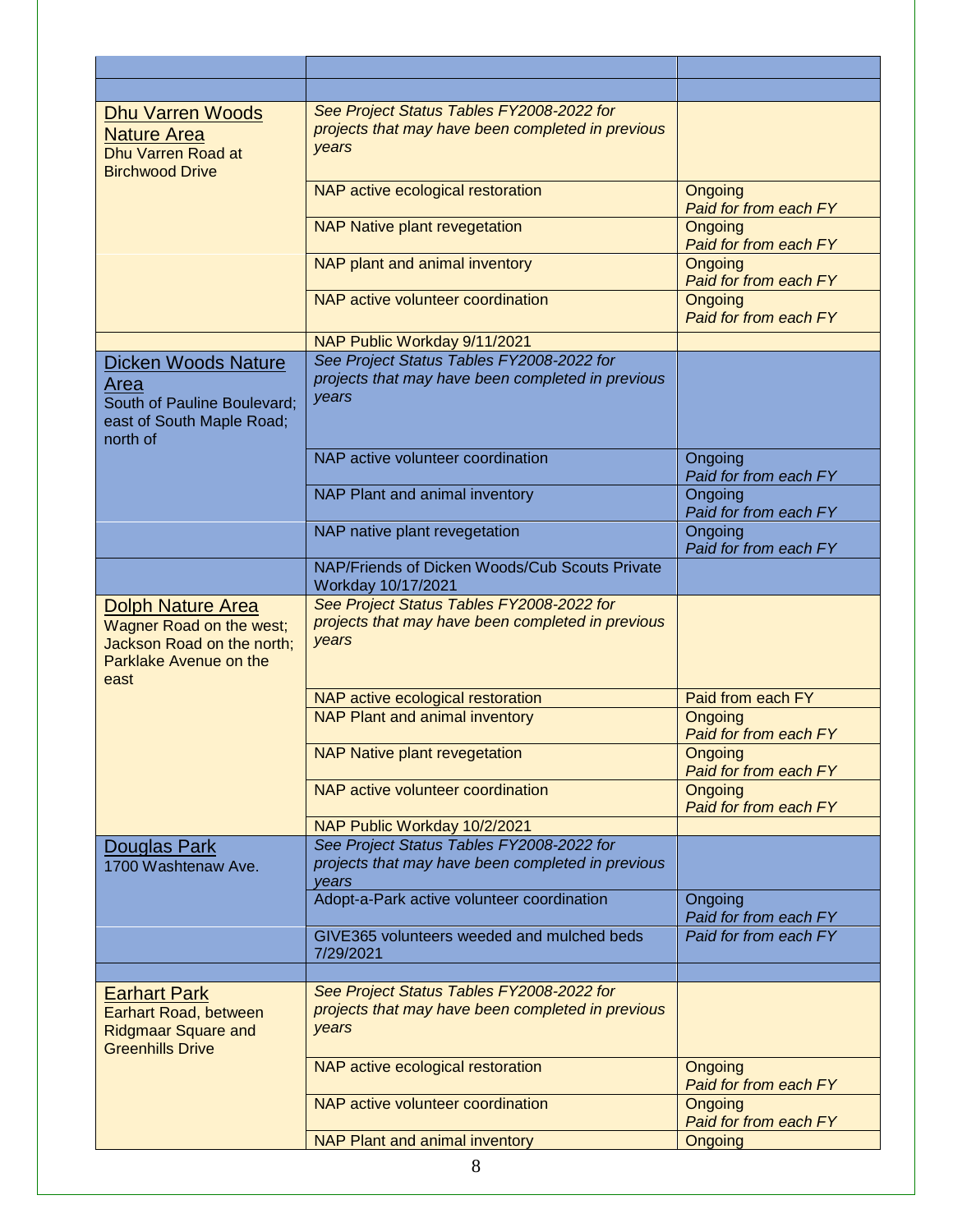|                                                                                         |                                                                                                          | Paid for from each FY            |
|-----------------------------------------------------------------------------------------|----------------------------------------------------------------------------------------------------------|----------------------------------|
|                                                                                         |                                                                                                          |                                  |
| <b>Earhart West</b>                                                                     | See Project Status Tables FY2008-2022 for                                                                |                                  |
| 3603 Fox Hunt Drive                                                                     | projects that may have been completed in previous<br>vears                                               |                                  |
|                                                                                         | NAP active volunteer coordination                                                                        | Ongoing<br>Paid for from each FY |
|                                                                                         | NAP active ecological restoration                                                                        | Ongoing<br>Paid for from each FY |
|                                                                                         |                                                                                                          |                                  |
| <b>Eberwhite Nature Area</b><br><b>Ridgemor Drive off West</b><br><b>Liberty Street</b> | See Project Status Tables FY2008-2022 for<br>projects that may have been completed in previous<br>years  |                                  |
|                                                                                         | NAP active volunteer coordination                                                                        | Ongoing<br>Paid for from each FY |
|                                                                                         | NAP active ecological restoration                                                                        | Ongoing<br>Paid for from each FY |
|                                                                                         | NAP Plant and animal inventory                                                                           | Ongoing<br>Paid for from each FY |
|                                                                                         |                                                                                                          |                                  |
|                                                                                         |                                                                                                          |                                  |
| <b>Ellsworth Park</b><br>2405 E Ellsworth Rd                                            | See Project Status Tables FY2008-2022 for<br>projects that may have been completed in previous<br>years. |                                  |
|                                                                                         |                                                                                                          |                                  |
| <b>Eisenhower Park</b><br>2235 Scio Church Rd                                           | See Project Status Tables FY2008-2022 for<br>projects that may have been completed in previous<br>vears. |                                  |
|                                                                                         | <b>GIVE 365 Volunteer Event for Brush Clearing/Path</b><br>building                                      | <b>Paid for from Current FY</b>  |
|                                                                                         |                                                                                                          |                                  |
|                                                                                         |                                                                                                          |                                  |
|                                                                                         |                                                                                                          |                                  |
| <b>Esch Park</b><br>2701 Esch Ave                                                       | See Project Status Tables FY2008-2022 for<br>projects that may have been completed in previous<br>years. |                                  |
|                                                                                         | GIVE365 crew weeded playground 7/8/2021                                                                  | Paid for from current FY         |
|                                                                                         | GIVE365 volunteers weeded and spread fibar on<br>playground 8/2/2021                                     | Paid for from current FY         |
|                                                                                         |                                                                                                          |                                  |
|                                                                                         |                                                                                                          |                                  |
| <b>Evergreen Park</b><br>3131 Parkwood St.                                              | See Project Status Tables FY2008-2022 for<br>projects that may have been completed in previous<br>years  |                                  |
|                                                                                         | NAP active volunteer coordination                                                                        | Ongoing<br>Paid for from each FY |
|                                                                                         | NAP Plant and animal inventory                                                                           | Ongoing<br>Paid for from each FY |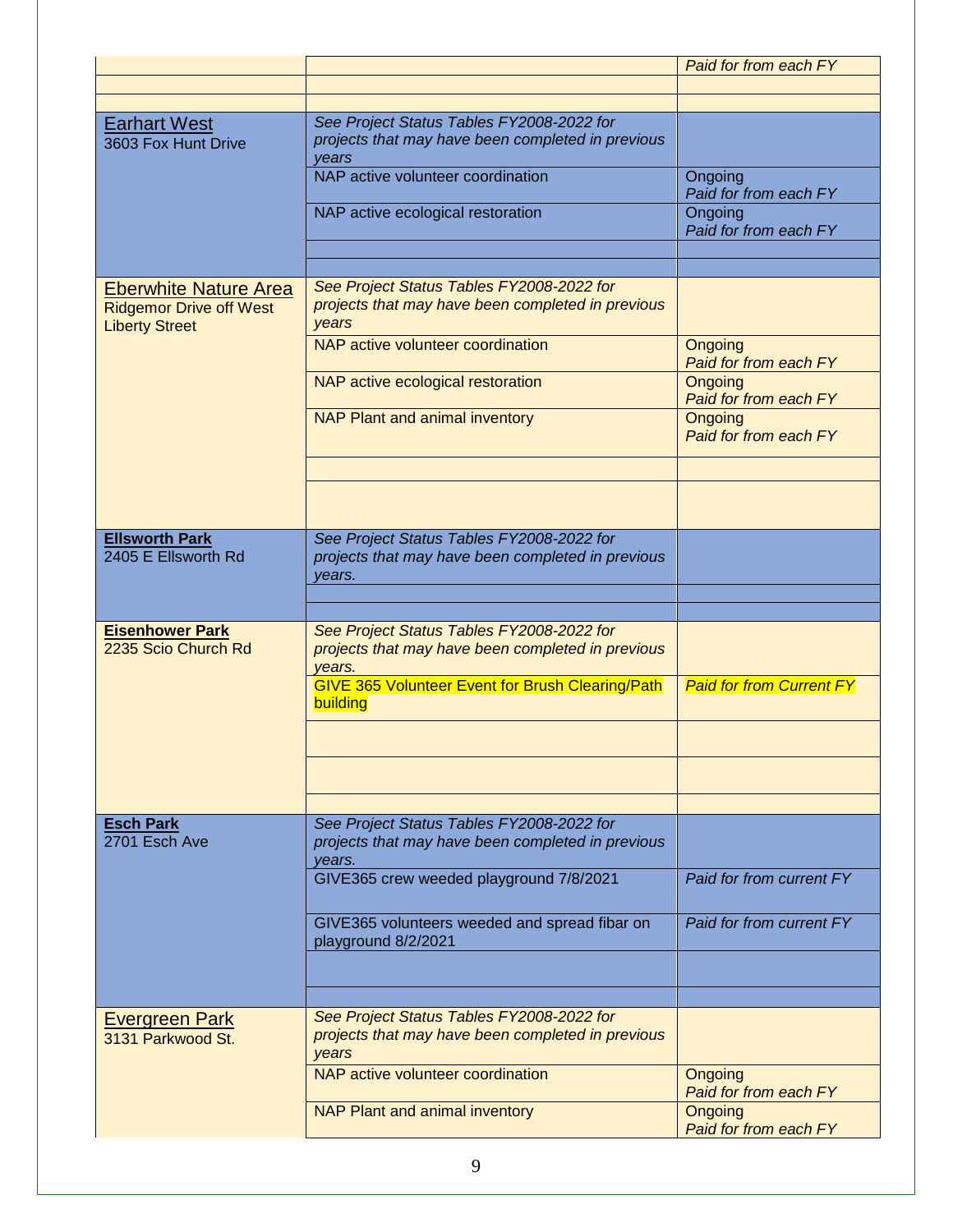| <b>Fairview Cemetery</b>                                                                                                 | See Project Status Tables FY2008-2022 for                                                               |                                                                       |
|--------------------------------------------------------------------------------------------------------------------------|---------------------------------------------------------------------------------------------------------|-----------------------------------------------------------------------|
| 1401 Wright St                                                                                                           | projects that may have been completed in previous<br>years                                              |                                                                       |
|                                                                                                                          |                                                                                                         |                                                                       |
|                                                                                                                          |                                                                                                         |                                                                       |
|                                                                                                                          |                                                                                                         |                                                                       |
| <b>Farmers Market</b><br>315 Detroit St.                                                                                 | See Project Status Tables FY2008-2022 for<br>projects that may have been completed in previous<br>vears |                                                                       |
| <b>Folkstone Park</b><br>North Folkstone Drive north<br>of Larchmont Drive                                               | See Project Status Tables FY2008-2022 for<br>projects that may have been completed in previous<br>years |                                                                       |
|                                                                                                                          | NAP Plant and animal inventory                                                                          | Ongoing<br>Paid for from each FY                                      |
|                                                                                                                          | NAP Public Workday 9/12/2021                                                                            |                                                                       |
| <b>Forest Nature Area</b><br><b>Handy Lane and Geddes</b><br>Road                                                        | See Project Status Tables FY2008-2022 for<br>projects that may have been completed in previous<br>years |                                                                       |
|                                                                                                                          | NAP active ecological restoration                                                                       | Ongoing<br>Paid for from each FY                                      |
|                                                                                                                          | NAP Plant and animal inventory                                                                          | Ongoing<br>Paid for from each FY                                      |
|                                                                                                                          |                                                                                                         |                                                                       |
| <b>Forsythe Park</b>                                                                                                     | See Project Status Tables FY2008-2022 for                                                               |                                                                       |
| 752 Packard St.                                                                                                          | projects that may have been completed in previous<br>vears                                              |                                                                       |
| <b>Foxfire North Park</b>                                                                                                | See Project Status Tables FY2008-2022 for                                                               |                                                                       |
| <b>Hickory Pointe Drive at</b><br><b>Omlesaad Drive</b>                                                                  | projects that may have been completed in previous<br>years                                              |                                                                       |
|                                                                                                                          | NAP plant and animal inventory                                                                          | Ongoing<br><b>Paid for from each FY</b>                               |
|                                                                                                                          |                                                                                                         |                                                                       |
| <b>Foxfire South Park</b><br>Olmstaad Drive, south of<br><b>Dhu Varren</b>                                               | See Project Status Tables FY2008-2022 for<br>projects that may have been completed in previous<br>years |                                                                       |
|                                                                                                                          | NAP active ecological restoration                                                                       | Ongoing<br>Paid for from each FY                                      |
|                                                                                                                          | NAP plant and animal inventory                                                                          | Ongoing<br>P Ongoing<br>Paid for from each FY aid<br>for from each FY |
|                                                                                                                          | NAP Native plant revegetation                                                                           | Ongoing<br>Paid for from each FY                                      |
|                                                                                                                          | NAP Public Workday 11/7/2021                                                                            |                                                                       |
| <b>Foxfire West Park</b><br><b>Birchwood Drive between</b><br><b>Hickory Point Drive and</b><br><b>Timbercrest Court</b> | See Project Status Tables FY2008-2022 for<br>projects that may have been completed in previous<br>years |                                                                       |
|                                                                                                                          | NAP Plant and animal inventory                                                                          | Ongoing<br>Paid for from each FY                                      |
|                                                                                                                          | <b>NAP Native plant revegetation</b>                                                                    | <b>Ongoing</b>                                                        |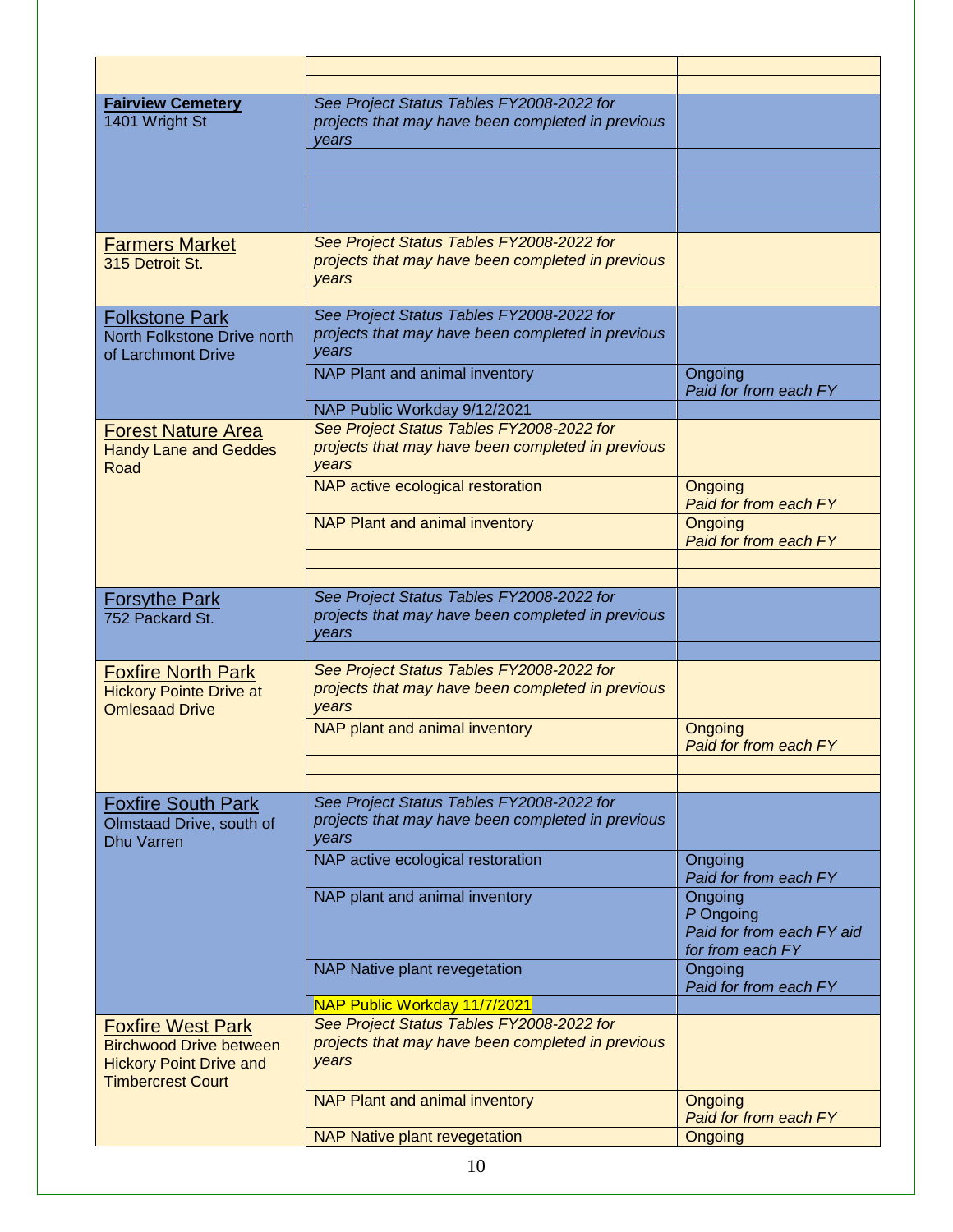|                                                    |                                                                                                         | Paid for from each FY                   |
|----------------------------------------------------|---------------------------------------------------------------------------------------------------------|-----------------------------------------|
|                                                    | NAP active ecological restoration                                                                       | <b>Ongoing</b>                          |
|                                                    |                                                                                                         | Paid for from each FY                   |
|                                                    | NAP active volunteer coordination                                                                       | <b>Ongoing</b><br>Paid for from each FY |
|                                                    | NAP Public Workday 9/18/2021                                                                            |                                         |
|                                                    |                                                                                                         |                                         |
| <b>Frisinger Park</b>                              | See Project Status Tables FY2008-2022 for                                                               |                                         |
| East Stadium Boulevard at<br><b>Woodbury Drive</b> | projects that may have been completed in previous<br>years                                              |                                         |
|                                                    | GIVE365 volunteers weeded and spread fibar on<br>playground 7/23/2021                                   | Paid for from each FY                   |
|                                                    |                                                                                                         |                                         |
| <b>Fritz Park</b><br><b>1450 Pauline Boulevard</b> | See Project Status Tables FY2008-2022 for<br>projects that may have been completed in previous<br>years |                                         |
|                                                    | <b>NAP Plant and animal inventory</b>                                                                   | Ongoing<br>Paid for from each FY        |
|                                                    | NAP active ecological restoration                                                                       | Ongoing<br>Paid for from each FY        |
|                                                    | GIVE365 volunteers weeded and spread fibar<br>9/19/2021                                                 | Paid for from each FY                   |
|                                                    | NAP Public Workday 10/2/2021                                                                            |                                         |
| <b>Fuller Park</b>                                 | See Project Status Tables FY2008-2022 for                                                               |                                         |
| 1519 Fuller Road                                   | projects that may have been completed in previous<br>vears                                              |                                         |
|                                                    | NAP active volunteer coordination                                                                       | Ongoing<br>Paid for from each FY        |
|                                                    | NAP active ecological restoration                                                                       | Ongoing<br>Paid for from each FY        |
|                                                    | NAP Plant and animal inventory                                                                          | Ongoing<br>Paid for from each FY        |
|                                                    | GIVE 365 volunteer litter clean up 8/16/2021                                                            | Paid for from current FY                |
|                                                    | GIVE365 volunteers planted bulbs and trash clean-<br>up 10/28/2021                                      | Paid for from current FY                |
|                                                    | GIVE 365 volunteers 11/13/21; 11/17/21 and<br>11/30/21-bulbs and brush clearing                         |                                         |
|                                                    |                                                                                                         |                                         |
|                                                    |                                                                                                         |                                         |
|                                                    |                                                                                                         |                                         |
|                                                    |                                                                                                         |                                         |
|                                                    |                                                                                                         |                                         |
|                                                    |                                                                                                         |                                         |
|                                                    |                                                                                                         |                                         |
|                                                    |                                                                                                         |                                         |
|                                                    |                                                                                                         |                                         |
|                                                    |                                                                                                         |                                         |
|                                                    |                                                                                                         |                                         |
| <b>Furstenberg Nature</b>                          | See Project Status Tables FY2008-2022 for                                                               |                                         |
| Area<br>2626 Fuller Road                           | projects that may have been completed in previous<br>years                                              |                                         |
|                                                    | NAP Plant and animal inventory                                                                          | Ongoing<br>Paid for from each FY        |
|                                                    | <b>NAP Native plant revegetation</b>                                                                    | Ongoing<br>Paid for from each FY        |
|                                                    | NAP active volunteer coordination                                                                       | Ongoing<br>Paid for from each FY        |
|                                                    | NAP active ecological restoration                                                                       | Ongoing                                 |
|                                                    | 11                                                                                                      |                                         |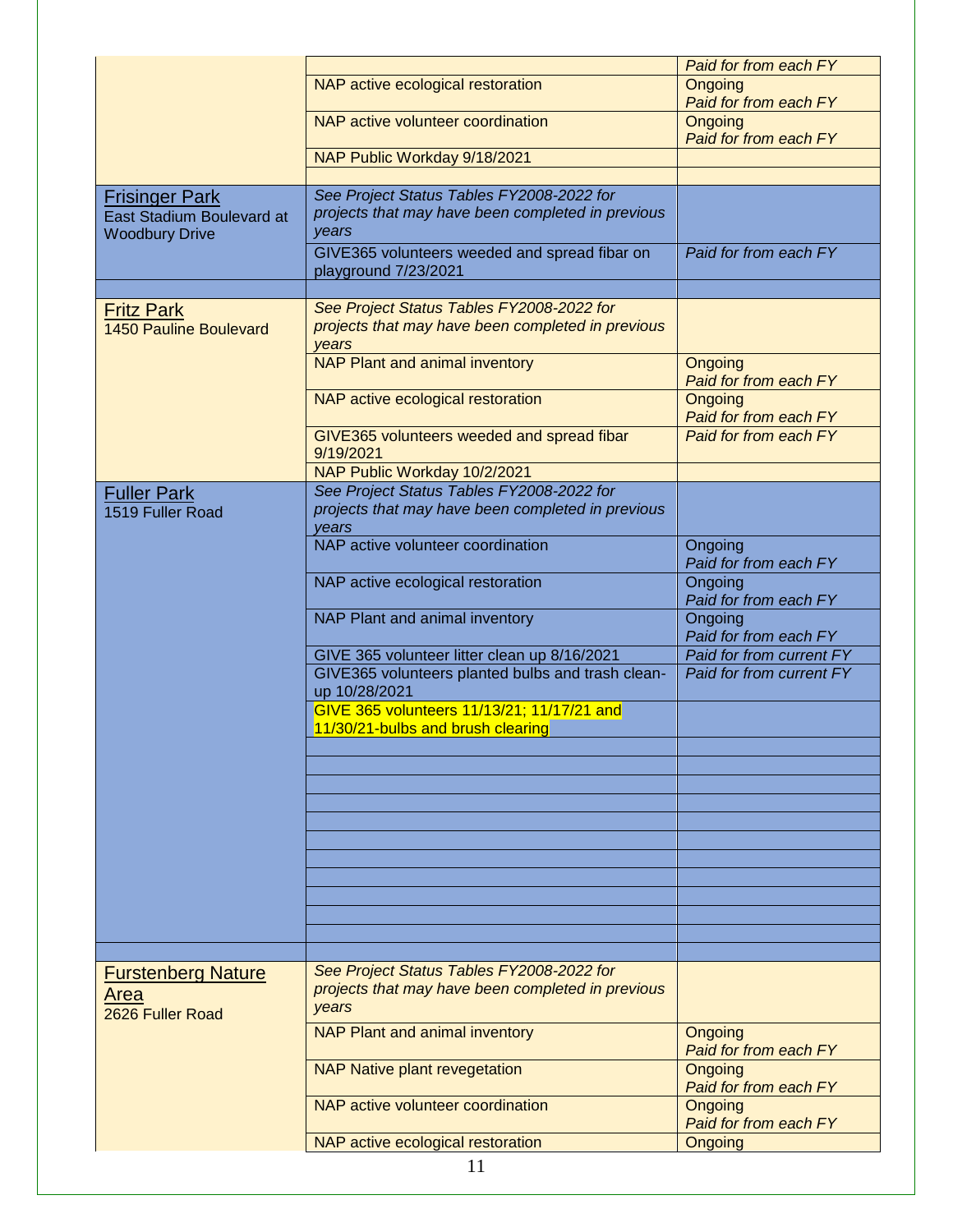|                    |                                                                             | Paid for from each FY            |
|--------------------|-----------------------------------------------------------------------------|----------------------------------|
|                    | GIVE365 volunteer litter clean up 7/20/2021                                 | Paid for from current FY         |
|                    | NAP public workday 7/24/2021                                                |                                  |
|                    | NAP/YMCA YVC private workday 7/28/2021                                      |                                  |
|                    | NAP public workday 8/21/2021                                                |                                  |
|                    | NAP/Concordia University private workday                                    |                                  |
|                    | 8/28/2021                                                                   |                                  |
|                    | NAP/Emmerson Eagle Corps private workday<br>9/26/2021                       |                                  |
|                    | NAP Public Workday 10/30/2021                                               |                                  |
|                    | NAP Public Workday 11/13/2021                                               |                                  |
|                    |                                                                             |                                  |
|                    |                                                                             |                                  |
|                    |                                                                             |                                  |
|                    |                                                                             |                                  |
| <b>Gallup Park</b> | See Project Status Tables FY2008-2022 for                                   |                                  |
| 3000 Fuller Road   | projects that may have been completed in previous<br>vears                  |                                  |
|                    | Adopt-a-Park active volunteer coordination                                  | Ongoing<br>Paid for from each FY |
|                    | NAP active ecological restoration                                           | Ongoing<br>Paid for from each FY |
|                    | NAP Plant and animal inventory                                              | Ongoing<br>Paid for from each FY |
|                    | NAP Native plant re-vegetation                                              | Ongoing<br>Paid for from each FY |
|                    | NAP active volunteer coordination                                           | Ongoing<br>Paid for from each FY |
|                    | GIVE365 volunteers weeded front flower bed and<br>litter clean-up 7/10/2021 | Paid for from current FY         |
|                    | GIVE365 volunteers pond litter clean-up 7/21/2021                           | Paid for from current FY         |
|                    | GIVE365 volunteers weeded and cut back<br>overgrowth near UAP 7/31/2021     | Paid for from current FY         |
|                    | GIVE365 volunteers weeded near UAP 8/5/2021                                 | Paid for from current FY         |
|                    | GIVE365 volunteer pond litter clean-up 8/13/2021                            | Paid for from current FY         |
|                    | GIVE365 volunteer pond clean-Up 9/9/2021                                    | Paid for from current FY         |
|                    | Planting in UAP rain gardens 9/29/2021                                      | Paid for from current FY         |
|                    | GIVE365 volunteers pond litter clean-up 10/2/2021                           | Paid for from current FY         |
|                    | GIVE365 volunteers weeded, planted bulbs, and                               | Paid for from current FY         |
|                    | cut back overgrowth front garden bed 10/13/2021                             |                                  |
|                    | GIVE 365 brush cutting by pollinator gardens<br>11/26/21                    |                                  |
|                    |                                                                             |                                  |
|                    |                                                                             |                                  |
|                    |                                                                             |                                  |
|                    |                                                                             |                                  |
|                    |                                                                             |                                  |
|                    |                                                                             |                                  |
|                    |                                                                             |                                  |
|                    |                                                                             |                                  |
|                    |                                                                             |                                  |
|                    |                                                                             |                                  |
|                    |                                                                             |                                  |
|                    |                                                                             |                                  |
|                    |                                                                             |                                  |
|                    |                                                                             |                                  |
|                    |                                                                             |                                  |
|                    |                                                                             |                                  |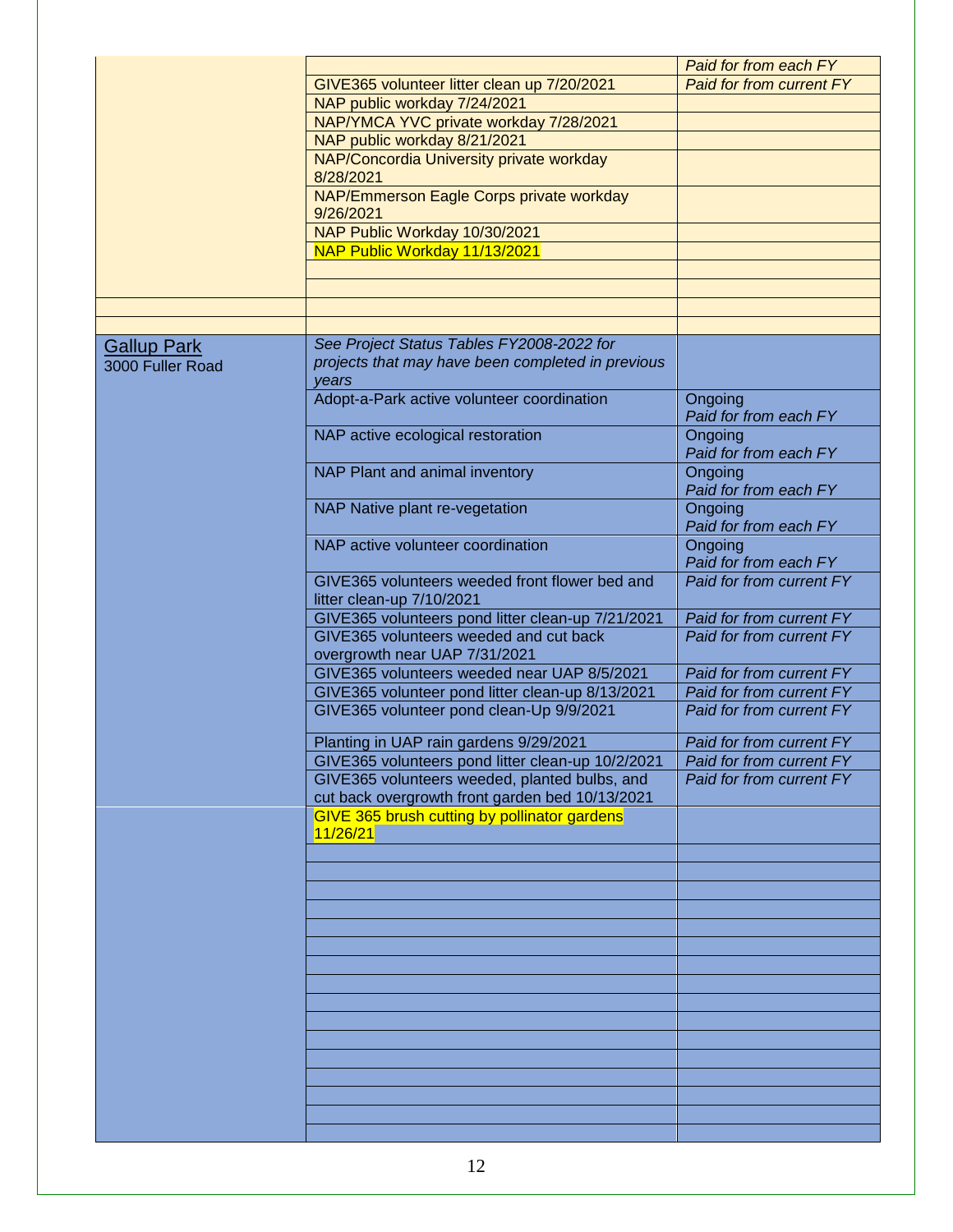| <b>Garden Homes Park</b><br>1800 Franklin St.                                                                                 | See Project Status Tables FY2008-2022 for<br>projects that may have been completed in previous<br>vears |                                  |
|-------------------------------------------------------------------------------------------------------------------------------|---------------------------------------------------------------------------------------------------------|----------------------------------|
|                                                                                                                               | NAP active ecological restoration                                                                       | Ongoing<br>Paid for from each FY |
|                                                                                                                               | NAP plant and animal inventory                                                                          | Ongoing<br>Paid for from each FY |
|                                                                                                                               |                                                                                                         |                                  |
| <b>Glacier Highlands Park</b><br>Larchmont Drive at<br><b>Barrister Road</b>                                                  | See Project Status Tables FY2008-2022 for<br>projects that may have been completed in previous<br>years |                                  |
|                                                                                                                               | Adopt-A-Park active volunteer coordination                                                              | Ongoing<br>Paid for from each FY |
|                                                                                                                               |                                                                                                         |                                  |
|                                                                                                                               |                                                                                                         |                                  |
| <b>Glazier Hill</b>                                                                                                           | See Project Status Tables FY2008-2022 for                                                               |                                  |
| 3412 and 3420 E. Dobson<br>Place                                                                                              | projects that may have been completed in previous<br>years                                              |                                  |
| <b>Graydon Park</b>                                                                                                           | See Project Status Tables FY2008-2022 for                                                               |                                  |
| (Formerly Rose White<br>Park)<br>East Stadium, between<br><b>Golden Avenue and White</b><br><b>Street</b>                     | projects that may have been completed in previous<br>years                                              |                                  |
|                                                                                                                               | Adopt-A-Park active volunteer coordination                                                              | Ongoing<br>Paid for from each FY |
|                                                                                                                               | Adopt-a-Park weeded garden beds 8/9/2021-<br>8/13/2021                                                  | Paid for from current FY         |
|                                                                                                                               | Park ops delivered and spread Fibar in playground<br>and tire swing 8/13/2021                           | Paid for from current FY         |
|                                                                                                                               |                                                                                                         |                                  |
| <b>Greenbrier Park</b><br>3695 & 3750 Frederick<br><b>Drive</b>                                                               | See Project Status Tables FY2008-2022 for<br>projects that may have been completed in previous<br>years |                                  |
|                                                                                                                               | Adopt-A-Park active volunteer coordination                                                              | Ongoing<br>Paid for from each FY |
|                                                                                                                               | <b>Routine Park Tree Pruning</b>                                                                        | <b>Paid for from Current FY</b>  |
|                                                                                                                               |                                                                                                         |                                  |
|                                                                                                                               |                                                                                                         |                                  |
|                                                                                                                               |                                                                                                         |                                  |
| <b>Greenview Park (leased</b><br>from Ann Arbor Public<br>Schools)<br>North of Scio Church Road,<br>west of South Seventh and | See Project Status Tables FY2008-2022 for<br>projects that may have been completed in previous<br>years |                                  |
| east of Greenview Drive                                                                                                       |                                                                                                         |                                  |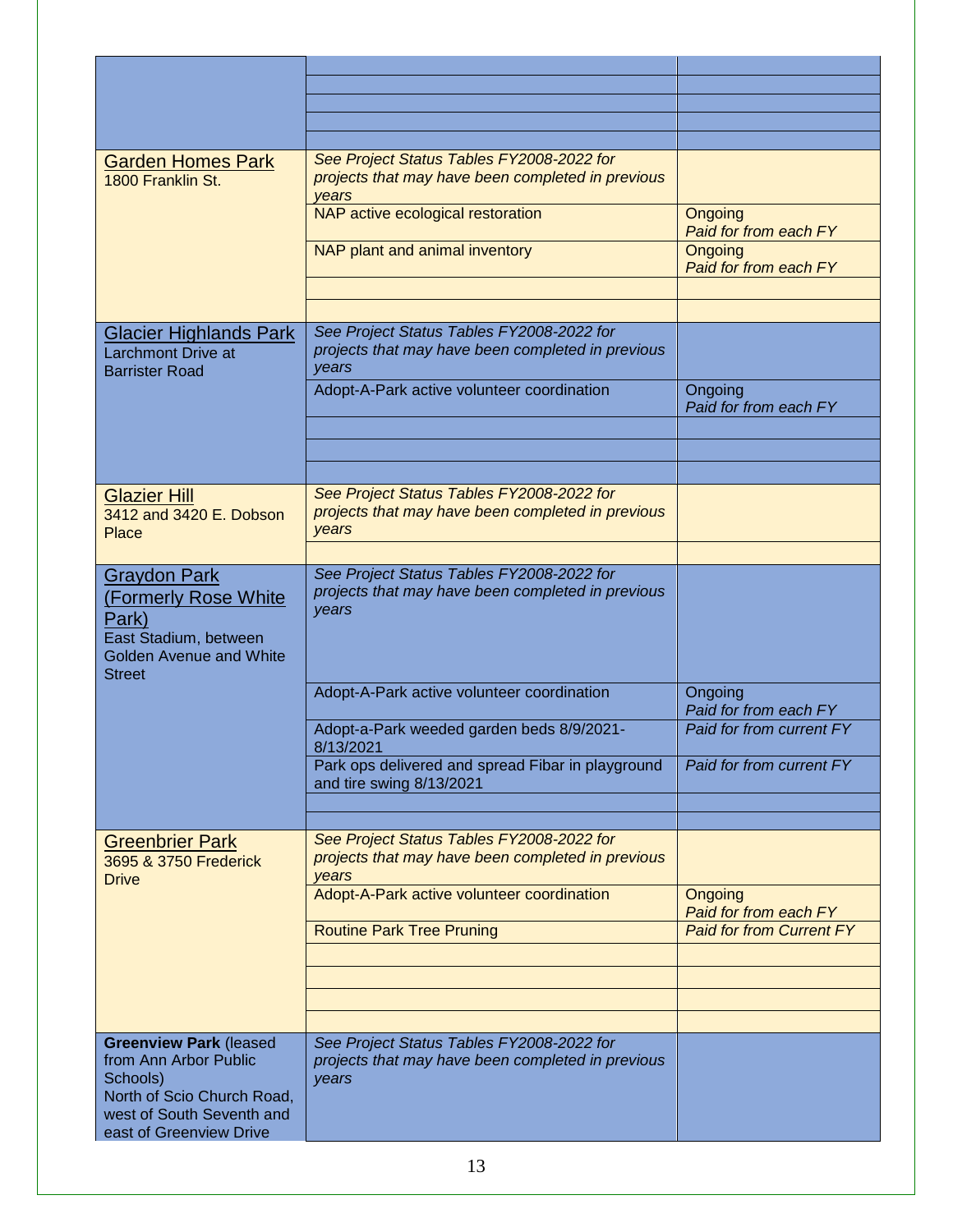|                                                                          | NAP plant and animal inventory                                                                          | Ongoing<br>Paid for from each FY |
|--------------------------------------------------------------------------|---------------------------------------------------------------------------------------------------------|----------------------------------|
| <b>Hannah Nature Area</b><br>206 Mark Hannah Place                       | See Project Status Tables FY2008-2022 for<br>projects that may have been completed in previous<br>years |                                  |
|                                                                          | NAP active volunteer coordination                                                                       | Ongoing<br>Paid for from each FY |
|                                                                          | NAP active ecological restoration                                                                       | Ongoing<br>Paid for from each FY |
|                                                                          | <b>NAP Native plant revegetation</b>                                                                    | Ongoing<br>Paid for from each FY |
|                                                                          | NAP plant and animal inventory                                                                          | Ongoing<br>Paid for from each FY |
|                                                                          |                                                                                                         |                                  |
| Hanover Square<br><b>Packard and South Division</b>                      | See Project Status Tables FY2008-2022 for<br>projects that may have been completed in previous<br>years |                                  |
|                                                                          | GIVE365 crew weeded garden beds 8/10/2021                                                               | Paid for from current FY         |
|                                                                          | GIVE365 volunteers weeded and mulched around<br>garden beds                                             | Paid for from current FY         |
|                                                                          | GIVE365 volunteers and staff weeded and planted<br>in garden beds 9/8/2021                              | Paid for from current FY         |
|                                                                          | GIVE staff planting on 11/1/21                                                                          |                                  |
| <b>Hansen Nature Area</b>                                                | See Project Status Tables FY2008-2020 for                                                               |                                  |
| South Maple, north of<br><b>Hansen Drive</b>                             | projects completed in previous years                                                                    |                                  |
|                                                                          | NAP active volunteer coordination                                                                       | Ongoing<br>Paid for from each FY |
|                                                                          | <b>NAP Native plant revegetation</b>                                                                    | Ongoing<br>Paid for from each FY |
|                                                                          | <b>NAP Plant and animal inventory</b>                                                                   | Ongoing<br>Paid for from each FY |
|                                                                          | NAP active ecological restoration                                                                       | Ongoing<br>Paid for from each FY |
|                                                                          | GIVE365 volunteers spread fibar on the<br>playground 8/21/2021                                          | <b>Paid for from current FY</b>  |
|                                                                          |                                                                                                         |                                  |
|                                                                          |                                                                                                         |                                  |
| <b>Hickory Nature Area</b><br>2817 Dillon Rd                             | Acquired in 2019                                                                                        |                                  |
|                                                                          |                                                                                                         |                                  |
| <b>Hollywood Park</b>                                                    | GIVE365 volunteer litter clean up 6/27/2021                                                             | Paid for from current FY         |
| 2900 Sequoia Pkwy                                                        |                                                                                                         |                                  |
| <b>Hunt Park</b>                                                         | See Project Status Tables FY2008-2022 for                                                               |                                  |
| 1035 Daniel St.                                                          | projects that may have been completed in previous<br>vears                                              |                                  |
|                                                                          |                                                                                                         |                                  |
|                                                                          |                                                                                                         |                                  |
|                                                                          |                                                                                                         |                                  |
| <b>Huron Highlands Park</b><br><b>Skydale Drive and Pontiac</b><br>Trail | See Project Status Tables FY2008-2022 for<br>projects that may have been completed in previous<br>years |                                  |
|                                                                          | GIVE365 volunteers spread mulch and weeded<br>garden beds 8/3/2021                                      | <b>Paid for from current FY</b>  |
|                                                                          | GIVE365 volunteers weeded garden beds and<br>mulched trees 9/28/2021                                    | <b>Paid for from current FY</b>  |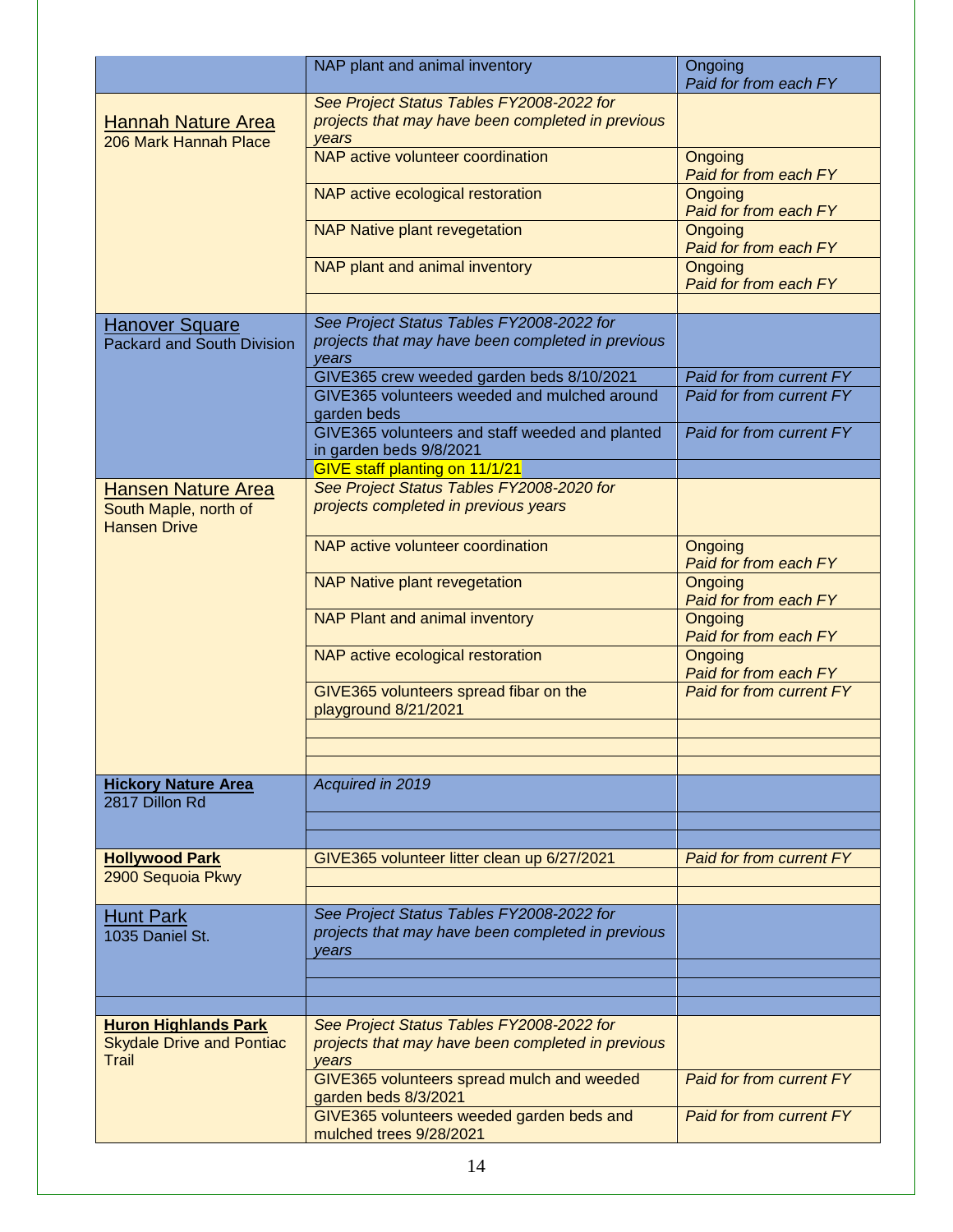|                                                                                                                  | GIVE365 volunteers mulched and removed<br>buckthorn from park 10/13/2021                                | Paid for from current FY         |
|------------------------------------------------------------------------------------------------------------------|---------------------------------------------------------------------------------------------------------|----------------------------------|
| <b>Huron Hills Golf</b><br><b>Course</b><br>3465 E. Huron River<br><b>Drive</b>                                  | See Project Status Tables FY2008-2022 for<br>projects that may have been completed in previous<br>years |                                  |
|                                                                                                                  | NAP active ecological restoration                                                                       | Ongoing<br>Paid for from each FY |
|                                                                                                                  | <b>NAP Native plant revegetation</b>                                                                    | Ongoing<br>Paid for from each FY |
|                                                                                                                  | NAP active volunteer coordination                                                                       | Ongoing<br>Paid for from each FY |
|                                                                                                                  | NAP plant and animal inventory                                                                          | Ongoing<br>Paid for from each FY |
|                                                                                                                  | <b>Painted Clubhouse</b>                                                                                | Paid for from current FY         |
|                                                                                                                  | <b>Installed new Speed Bump</b>                                                                         | <b>Paid for from current FY</b>  |
|                                                                                                                  |                                                                                                         |                                  |
|                                                                                                                  |                                                                                                         |                                  |
| <b>Huron Parkway Median</b>                                                                                      | See Project Status Tables FY2008-2022 for<br>projects that may have been completed in previous<br>years |                                  |
|                                                                                                                  | NAP active ecological restoration                                                                       | Ongoing<br>Paid for from each FY |
|                                                                                                                  | <b>NAP Native plant revegetation</b>                                                                    | Ongoing<br>Paid for from each FY |
| <b>Huron Parkway Nature</b><br>Area<br>Huron Parkway between<br>Washtenaw Avenue and<br><b>Huron River Drive</b> | See Project Status Tables FY2008-2022 for<br>projects that may have been completed in previous<br>years |                                  |
|                                                                                                                  | <b>NAP Native plant revegetation</b>                                                                    | Ongoing<br>Paid for from each FY |
|                                                                                                                  | NAP active volunteer coordination                                                                       | Ongoing<br>Paid for from each FY |
|                                                                                                                  | NAP active ecological restoration                                                                       | Ongoing<br>Paid for from each FY |
|                                                                                                                  | NAP plant and animal inventory                                                                          | Ongoing<br>Paid for from each FY |
|                                                                                                                  |                                                                                                         |                                  |
|                                                                                                                  |                                                                                                         |                                  |
| <b>Iroquois Park</b><br>1404 Iroquois Place                                                                      | See Project Status Tables FY2008-2022 for<br>projects that may have been completed in previous<br>vears |                                  |
|                                                                                                                  |                                                                                                         |                                  |
| <b>Island Park</b><br>1450 Island Drive                                                                          | See Project Status Tables FY2008-2022 for<br>projects that may have been completed in previous<br>vears |                                  |
|                                                                                                                  | NAP Plant and animal inventory                                                                          | Ongoing<br>Paid for from each FY |
|                                                                                                                  | GIVE365 volunteers spread fibar on the<br>playground 8/24/2021                                          | Paid for from current FY         |
|                                                                                                                  | GIVE365 volunteers spread fibar on playground<br>10/14/2021                                             | Paid for from current FY         |
|                                                                                                                  |                                                                                                         |                                  |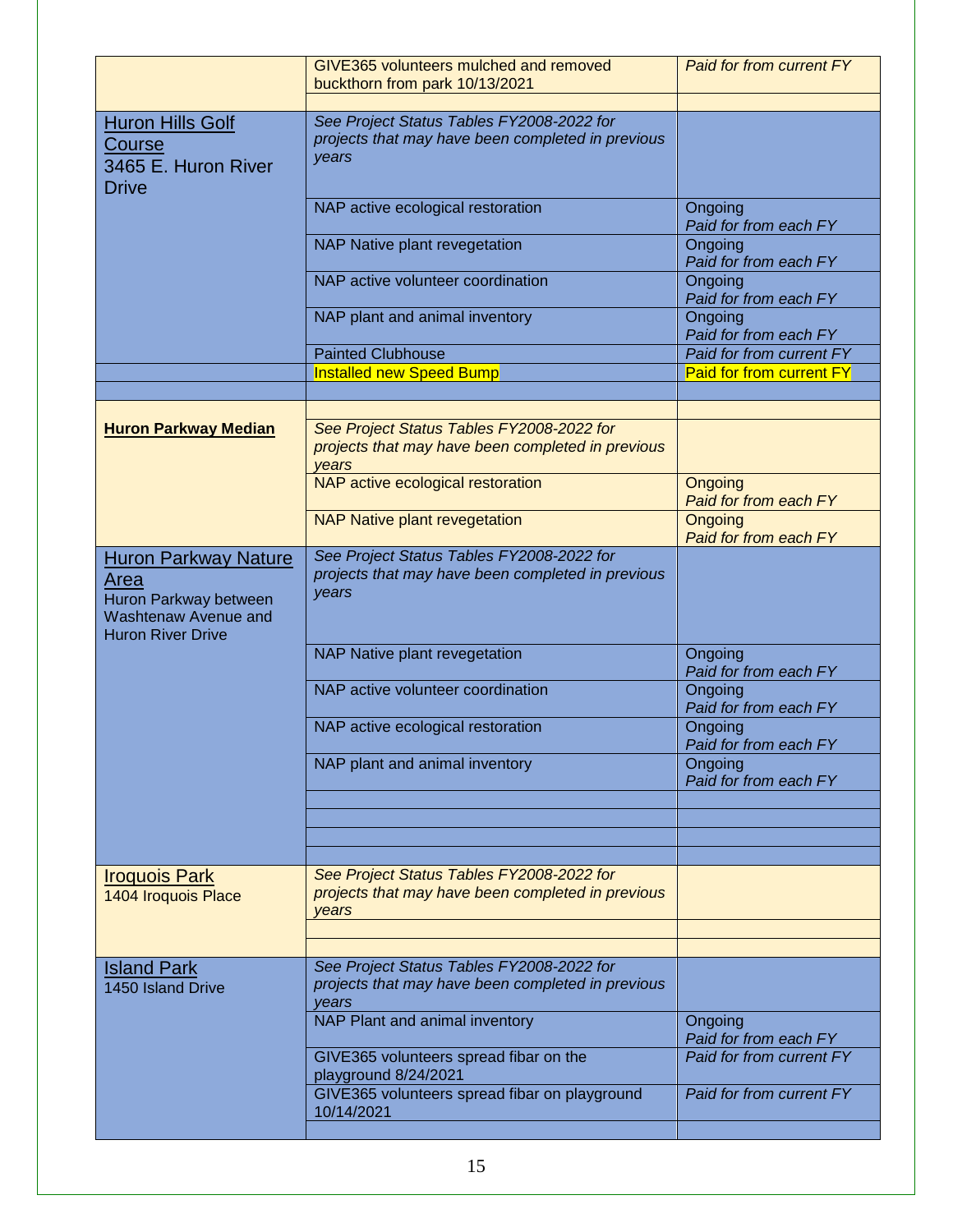| <b>Kelly Park</b>              | See Project Status Tables FY2008-2022 for         |                                  |
|--------------------------------|---------------------------------------------------|----------------------------------|
| 1219 Patricia Ave.             | projects that may have been completed in previous |                                  |
|                                | years                                             |                                  |
|                                | Adopt-a-Park active volunteer coordination        | Ongoing                          |
|                                |                                                   | Paid for from each FY            |
| <b>Kempf House</b>             | See Project Status Tables FY2008-2022 for         |                                  |
| 312 S. Division St.            | projects that may have been completed in previous |                                  |
|                                | years                                             |                                  |
|                                |                                                   |                                  |
|                                |                                                   |                                  |
| <b>Kilburn Park</b>            | See Project Status Tables FY2008-2022 for         |                                  |
| <b>Kilburn Park Circle and</b> | projects that may have been completed in previous |                                  |
| <b>Dunwoodie Drive</b>         | years                                             |                                  |
|                                |                                                   |                                  |
|                                | Adopt-A-Park active volunteer coordination.       | Ongoing                          |
|                                |                                                   | Paid for from each FY            |
|                                | <b>NAP Plant and animal inventory</b>             | Ongoing                          |
|                                |                                                   | Paid for from each FY            |
|                                |                                                   |                                  |
|                                |                                                   |                                  |
|                                |                                                   |                                  |
|                                |                                                   |                                  |
| <b>Kuebler Langford</b>        | See Project Status Tables FY2008-2022 for         |                                  |
| <b>Nature Area</b>             | projects that may have been completed in previous |                                  |
| Huron River Drive and M-       | years                                             |                                  |
| 14                             |                                                   |                                  |
|                                |                                                   |                                  |
|                                | NAP Plant and animal inventory                    | Ongoing                          |
|                                |                                                   | Paid for from each FY            |
|                                | NAP Native plant revegetation                     | Ongoing                          |
|                                |                                                   | Paid for from each FY            |
|                                | NAP active volunteer coordination                 | Ongoing                          |
|                                |                                                   | Paid for from each FY            |
|                                | NAP active ecological restoration                 | Ongoing                          |
|                                |                                                   | Paid for from each FY            |
|                                | NAP public workday 7/17/2021                      |                                  |
|                                | NAP Public Workday 10/23/2021                     |                                  |
|                                |                                                   |                                  |
| <b>Lakewood Nature Area</b>    | See Project Status Tables FY2008-2022 for         |                                  |
| Lakeview Avenue at West        | projects that may have been completed in previous |                                  |
| Liberty                        | years                                             |                                  |
|                                | <b>NAP Native plant revegetation</b>              | Ongoing                          |
|                                |                                                   | Paid for from each FY            |
|                                | NAP active volunteer coordination                 | Ongoing                          |
|                                |                                                   | Paid for from each FY            |
|                                | NAP active ecological restoration                 | Ongoing                          |
|                                |                                                   | Paid for from each FY            |
|                                | NAP Plant and animal inventory                    | Ongoing<br>Paid for from each FY |
|                                | NAP Public Workday 11/6/2021                      |                                  |
|                                |                                                   |                                  |
|                                | See Project Status Tables FY2008-2022 for         |                                  |
| <b>Lansdowne Park</b>          | projects that may have been completed in previous |                                  |
| Lans Way at Ascot Road         | years                                             |                                  |
|                                |                                                   |                                  |
|                                |                                                   |                                  |
| <b>Las Vegas Park</b>          | See Project Status Tables FY2008-2022 for         |                                  |
|                                | projects that may have been completed in previous |                                  |
|                                | vears                                             |                                  |
|                                | 16                                                |                                  |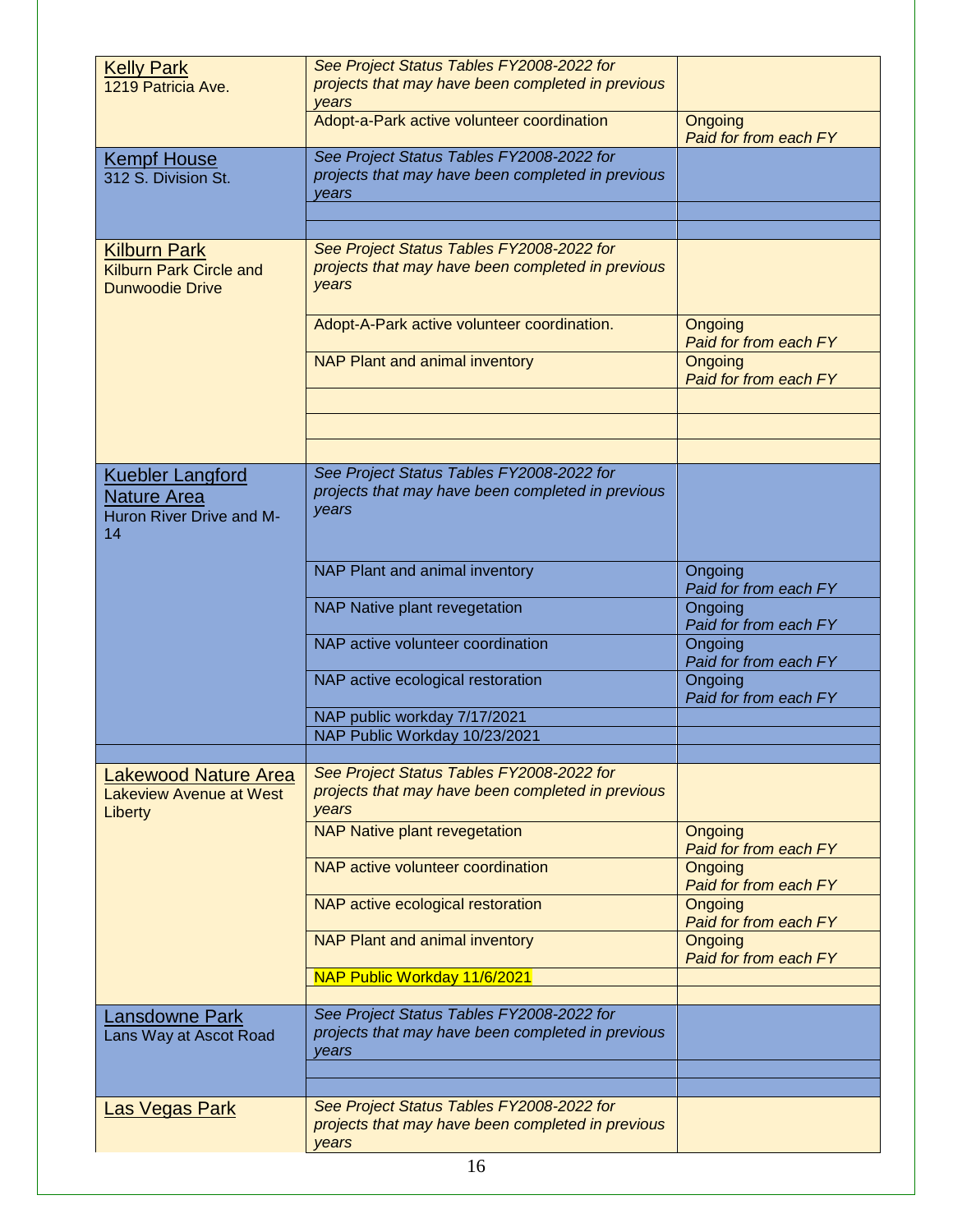| Las Vegas Drive at<br><b>Runnymede Boulevard</b>                                                 |                                                                                                         |                                                                    |
|--------------------------------------------------------------------------------------------------|---------------------------------------------------------------------------------------------------------|--------------------------------------------------------------------|
|                                                                                                  | GIVE365 volunteers weeded playground 7/9/2021<br>GIVE365 volunteers weeded and spread fibar on          | <b>Paid for from current FY</b><br><b>Paid for from current FY</b> |
|                                                                                                  | playground 8/8/2021                                                                                     |                                                                    |
| <b>Lawton Park</b><br><b>Mershon Drive between</b><br><b>Scio Church and Delaware</b>            | See Project Status Tables FY2008-2022 for<br>projects that may have been completed in previous<br>years |                                                                    |
| <b>Leslie Park</b><br><b>Leslie Park Circle and</b><br>DhuVarren Road                            | See Project Status Tables FY2008-2022 for<br>projects that may have been completed in previous<br>years |                                                                    |
|                                                                                                  | NAP active ecological restoration                                                                       | Ongoing<br>Paid for from each FY                                   |
|                                                                                                  | NAP plant and animal inventory                                                                          | Ongoing<br>Paid for from each FY                                   |
|                                                                                                  | NAP public workday 2/15/2021                                                                            |                                                                    |
|                                                                                                  |                                                                                                         |                                                                    |
|                                                                                                  |                                                                                                         |                                                                    |
|                                                                                                  |                                                                                                         |                                                                    |
| Leslie Park Golf<br>Course<br>2120 Traver Road                                                   | See Project Status Tables FY2008-2022 for<br>projects that may have been completed in previous<br>years |                                                                    |
|                                                                                                  | NAP plant and animal inventory                                                                          | Ongoing<br>Paid for from each FY                                   |
|                                                                                                  | NAP active ecological restoration                                                                       | Ongoing<br>Paid for from each FY                                   |
|                                                                                                  |                                                                                                         |                                                                    |
| <b>Leslie Science &amp; Nature</b>                                                               |                                                                                                         |                                                                    |
| <u>Center</u><br><b>1831 Traver Road</b>                                                         | See Project Status Tables FY2008-2022 for<br>projects that may have been completed in previous<br>years |                                                                    |
|                                                                                                  | NAP active ecological restoration                                                                       | <b>Ongoing</b><br>Paid for from each FY                            |
|                                                                                                  | NAP plant and animal inventory                                                                          | Ongoing<br>Paid for from each FY                                   |
|                                                                                                  | <b>Routine Park Tree Pruning</b>                                                                        | Paid for from Current FY                                           |
|                                                                                                  |                                                                                                         |                                                                    |
|                                                                                                  |                                                                                                         |                                                                    |
| Leslie Woods Nature Area<br>South of Leslie Park Golf<br>Course, north of Upland<br><b>Drive</b> | See Project Status Tables FY2008-2022 for<br>projects that may have been completed in previous<br>years |                                                                    |
|                                                                                                  | NAP Native plant revegetation                                                                           | Ongoing<br>Paid for from each FY                                   |
|                                                                                                  | NAP active volunteer coordination                                                                       | Ongoing<br>Paid for from each FY                                   |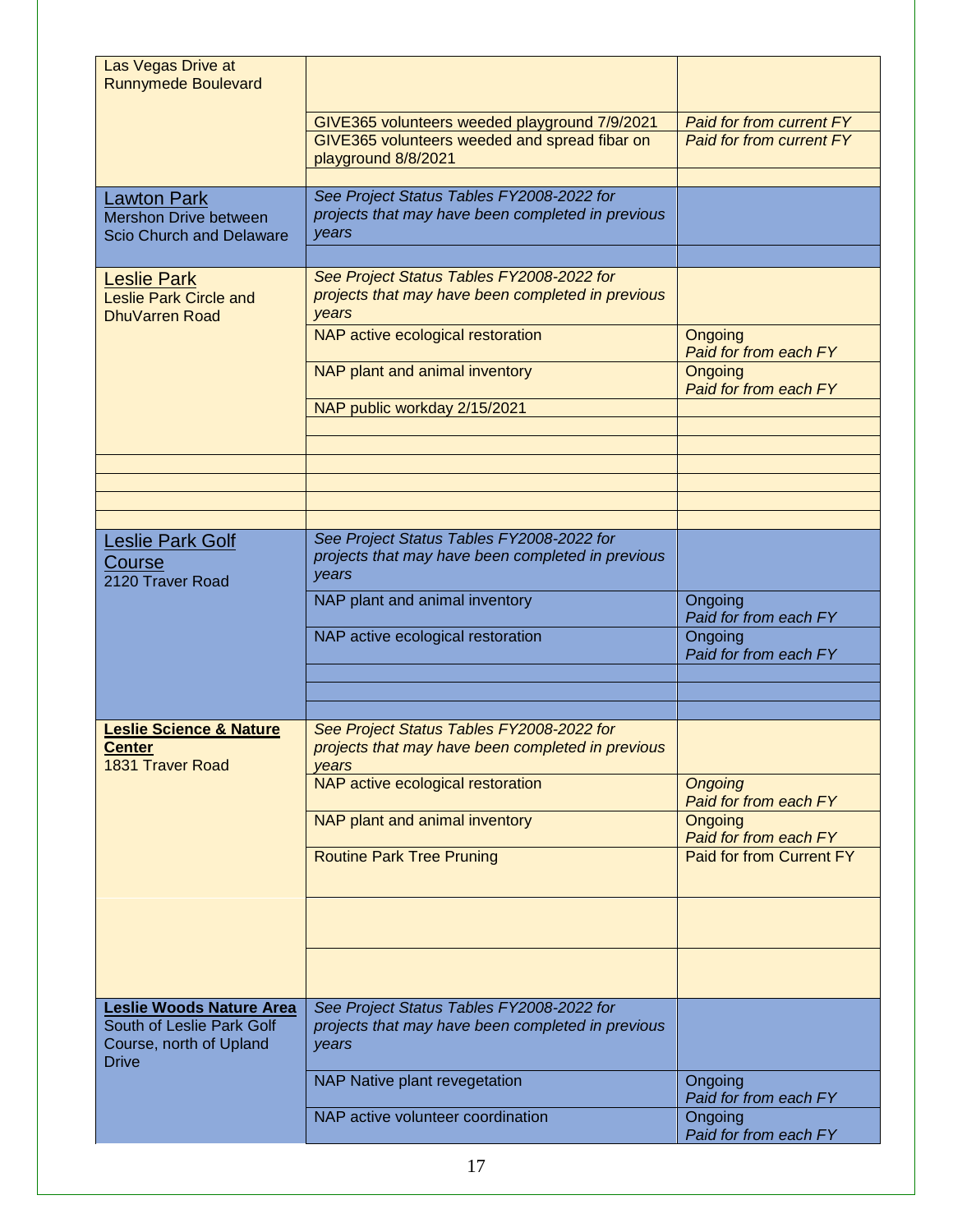|                                                                                     | NAP active ecological restoration                                                                       | Ongoing<br>Paid for from each FY |
|-------------------------------------------------------------------------------------|---------------------------------------------------------------------------------------------------------|----------------------------------|
|                                                                                     | NAP Plant and animal inventory                                                                          | Ongoing<br>Paid for from each FY |
|                                                                                     | NAP Public Workday 9/19/2021                                                                            |                                  |
|                                                                                     |                                                                                                         |                                  |
|                                                                                     |                                                                                                         |                                  |
| <b>Liberty Plaza</b><br>310 S. Division                                             | See Project Status Tables FY2008-2022 for<br>projects that may have been completed in previous<br>years |                                  |
|                                                                                     | Adopt-A-Park active volunteer coordination                                                              | Ongoing<br>Paid for from each FY |
|                                                                                     | Adopt-a-Park weeded and planted mums in<br>sensory garden 8/25/20                                       | <b>Paid for from current FY</b>  |
|                                                                                     |                                                                                                         |                                  |
| <b>Longshore Park</b><br><b>Longshore Drive</b>                                     | See Project Status Tables FY2008-2022 for<br>projects that may have been completed in previous<br>years |                                  |
|                                                                                     |                                                                                                         |                                  |
| <b>Mack Pool</b><br>715 Brooks St.                                                  | See Project Status Tables FY2008-2022 for<br>projects that may have been completed in previous<br>years |                                  |
|                                                                                     | <b>Pool Deck Changing Stalls Built</b>                                                                  | <b>Paid for from Current FY</b>  |
| <b>Malletts Creek Nature</b><br>Area<br>Huron Parkway at Lindsay<br>Lane            | See Project Status Tables FY2008-2022 for<br>projects that may have been completed in previous<br>years |                                  |
|                                                                                     |                                                                                                         |                                  |
| <b>Marshall Nature Area</b><br><b>Plymouth Road at North</b><br><b>Dixboro Road</b> | See Project Status Tables FY2008-2022 for<br>projects that may have been completed in previous<br>vears |                                  |
|                                                                                     | <b>NAP Plant and animal inventory</b>                                                                   | Ongoing<br>Paid for from each FY |
|                                                                                     | <b>NAP Native plant revegetation</b>                                                                    | Ongoing<br>Paid for from each FY |
|                                                                                     | NAP active volunteer coordination                                                                       | Ongoing<br>Paid for from each FY |
|                                                                                     | NAP active ecological restoration                                                                       | Ongoing<br>Paid for from each FY |
|                                                                                     | NAP Public Workday 10/16/2021                                                                           |                                  |
|                                                                                     |                                                                                                         |                                  |
| <b>Mary Beth Doyle Park</b>                                                         | See Project Status Tables FY2008-2022 for                                                               |                                  |
| South of Packard Road,<br>east of Birch Hollow, west<br>of Verle, and north of I-94 | projects that may have been completed in previous<br>years                                              |                                  |
|                                                                                     | NAP Plant and animal inventory                                                                          | Ongoing<br>Paid for from each FY |
|                                                                                     | NAP active volunteer coordination                                                                       | Ongoing<br>Paid for from each FY |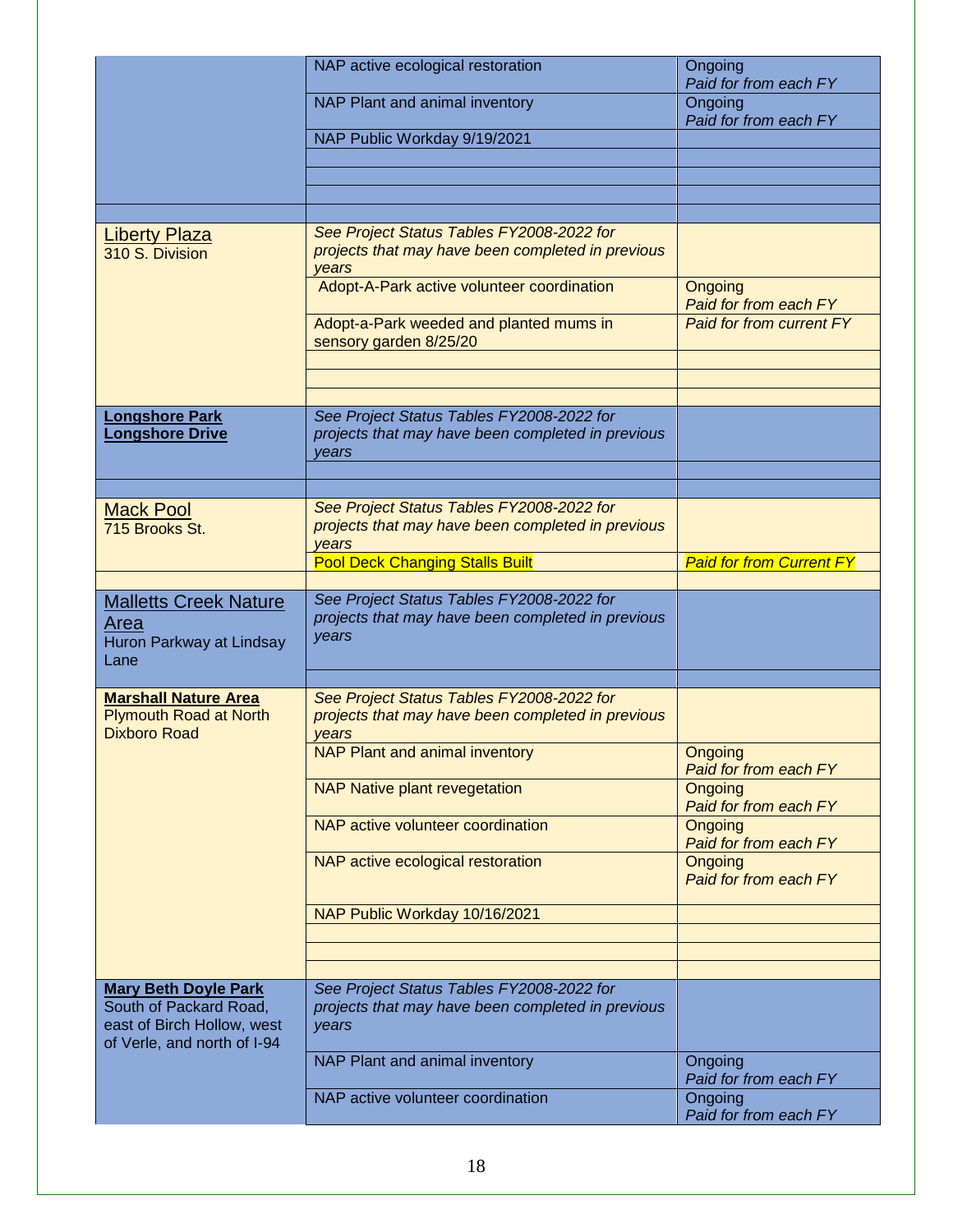|                                                                                          | NAP Native plant revegetation                                                                           | Ongoing<br>Paid for from each FY |
|------------------------------------------------------------------------------------------|---------------------------------------------------------------------------------------------------------|----------------------------------|
|                                                                                          | NAP active ecological restoration                                                                       | Ongoing<br>Paid for from each FY |
|                                                                                          | Adopt-a-Park volunteers picked up litter and<br>weeded playground 7/16/2021                             | Paid for from current FY         |
|                                                                                          | GIVE365 volunteers spread fibar on the<br>playground 8/12/2021                                          | Paid for from current FY         |
|                                                                                          | Adopt-a-Park volunteers planted in rain garden<br>9/19/2021                                             | Paid for from current FY         |
|                                                                                          | NAP Public Workday 10/9/2021<br>Adopt-a-Park volunteer picked up litter throughout                      | Paid for from current FY         |
|                                                                                          | Oct                                                                                                     |                                  |
|                                                                                          |                                                                                                         |                                  |
|                                                                                          |                                                                                                         |                                  |
|                                                                                          |                                                                                                         |                                  |
|                                                                                          |                                                                                                         |                                  |
|                                                                                          |                                                                                                         |                                  |
|                                                                                          |                                                                                                         |                                  |
|                                                                                          |                                                                                                         |                                  |
|                                                                                          |                                                                                                         |                                  |
| <b>Maryfield Wildwood</b><br>Park<br>On Linwood between<br><b>Westwood and Maryfield</b> | See Project Status Tables FY2008-2022 for<br>projects that may have been completed in previous<br>years |                                  |
|                                                                                          | <b>NAP Native plant revegetation</b>                                                                    | Ongoing<br>Paid for from each FY |
|                                                                                          | NAP active ecological restoration                                                                       | Ongoing<br>Paid for from each FY |
|                                                                                          | NAP active volunteer coordination                                                                       | Ongoing<br>Paid for from each FY |
|                                                                                          |                                                                                                         |                                  |
|                                                                                          |                                                                                                         |                                  |
|                                                                                          |                                                                                                         |                                  |
| <b>Meadowbrook Park</b><br>2500 7th St.                                                  | See Project Status Tables FY2008-2022 for<br>projects that may have been completed in previous<br>vears |                                  |
|                                                                                          |                                                                                                         |                                  |
| <b>Miller Nature Area</b><br><b>Miller Avenue at Pinetree</b><br><b>Drive</b>            | See Project Status Tables FY2008-2022 for<br>projects that may have been completed in previous<br>years |                                  |
|                                                                                          | NAP Plant and animal inventory                                                                          | Ongoing<br>Paid for from each FY |
|                                                                                          | NAP active volunteer coordination                                                                       | Ongoing<br>Paid for from each FY |
|                                                                                          | <b>NAP Native plant revegetation</b>                                                                    | Ongoing<br>Paid for from each FY |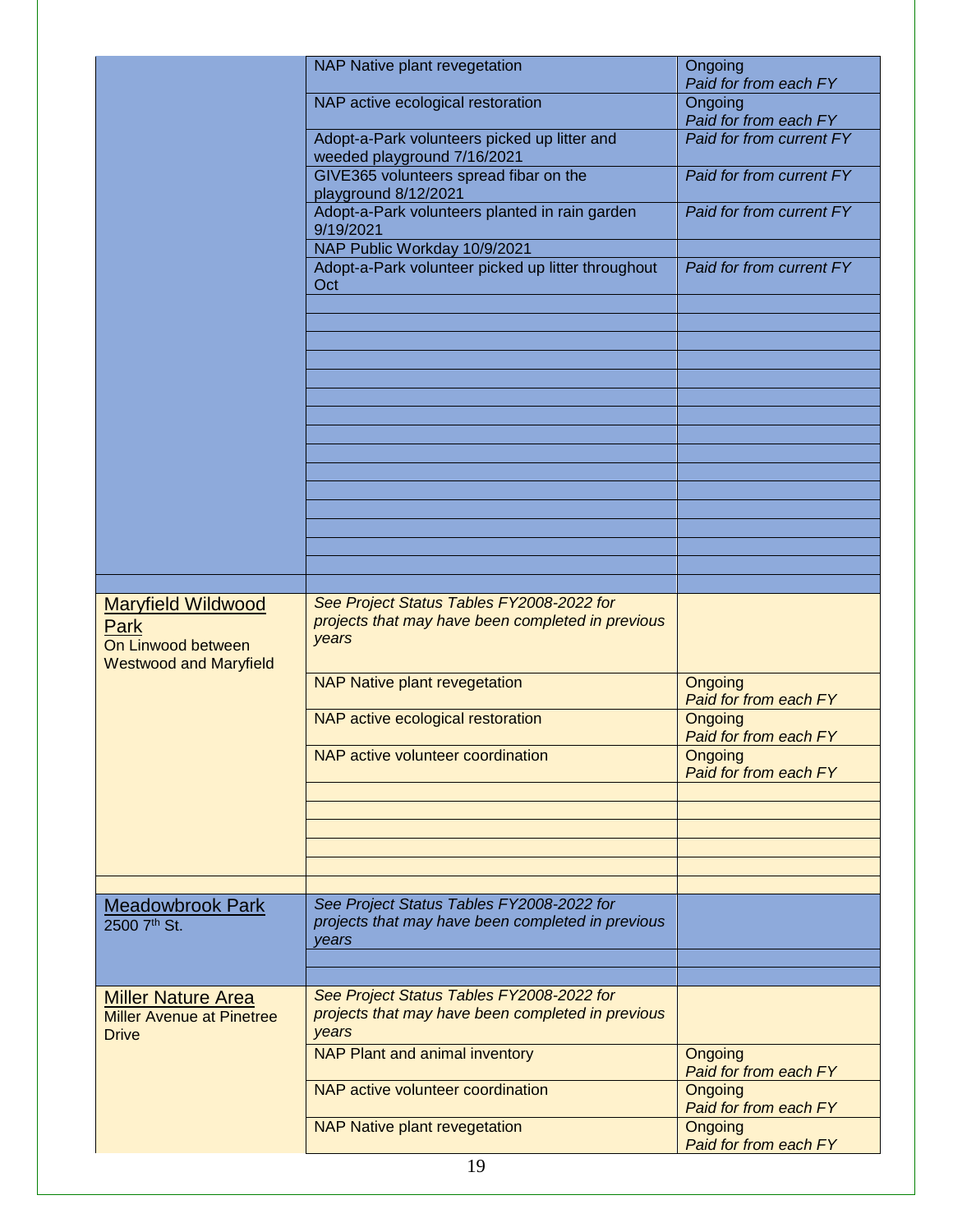|                                                                    | NAP active ecological restoration<br>NAP/YMCA YVC private workday 7/14/2021<br>NAP/YMCA YVC private workday 7/21/2021                           | Ongoing<br>Paid for from each FY        |
|--------------------------------------------------------------------|-------------------------------------------------------------------------------------------------------------------------------------------------|-----------------------------------------|
|                                                                    | NAP/Greenhills MS private workday 9/24/2021<br>NAP Public Workday 10/23/2021                                                                    |                                         |
| <b>Mixtwood Pomona</b><br>Mixtwood and Pomona<br>streets           | See Project Status Tables FY2008-2022 for<br>projects that may have been completed in previous<br>years                                         |                                         |
|                                                                    |                                                                                                                                                 |                                         |
| <b>Molin Nature Area</b><br>2118 Columbia Avenue                   | See Project Status Tables FY2008-2022 for<br>projects that may have been completed in previous<br>years<br><b>NAP Native plant revegetation</b> | Ongoing                                 |
|                                                                    |                                                                                                                                                 | Paid for from each FY                   |
|                                                                    | NAP active volunteer coordination                                                                                                               | Ongoing<br>Paid for from each FY        |
|                                                                    | NAP active ecological restoration                                                                                                               | <b>Ongoing</b><br>Paid for from each FY |
| <b>Mushroom Park</b>                                               | See Project Status Tables FY2008-2022 for                                                                                                       |                                         |
| <b>Waltham Drive at Windsor</b><br><b>Drive</b>                    | projects that may have been completed in previous<br>years                                                                                      |                                         |
|                                                                    | <b>Routine Park Tree Pruning</b>                                                                                                                | <b>Paid for from Current FY</b>         |
|                                                                    |                                                                                                                                                 |                                         |
| <b>Narrow Gauge Nature</b><br>Area<br>3468 Narrow Gauge Way        | See Project Status Tables FY2008-2022 for<br>projects that may have been completed in previous<br>years                                         |                                         |
|                                                                    | NAP plant and animal inventory                                                                                                                  | Ongoing<br>Paid for from each FY        |
|                                                                    | NAP active volunteer coordination                                                                                                               | Ongoing<br>Paid for from each FY        |
|                                                                    | NAP active ecological restoration                                                                                                               | Ongoing<br>Paid for from each FY        |
|                                                                    |                                                                                                                                                 |                                         |
| <b>Newport Creek Nature</b><br>Area<br>1600 Timber Trail           | See Project Status Tables FY2008-2022 for<br>projects that may have been completed in previous<br>years                                         |                                         |
|                                                                    |                                                                                                                                                 |                                         |
| <b>North Main Park</b><br>604 N. Main                              | See Project Status Tables FY2008-2022 for<br>projects that may have been completed in previous<br>years                                         |                                         |
|                                                                    | Adopt-A-Park active volunteer coordination                                                                                                      | Ongoing<br>Paid for from each FY        |
|                                                                    | Park ops delivered woodchips and AAP volunteers<br>spread in garden August 2021                                                                 | <b>Paid for from current FY</b>         |
|                                                                    | <b>Routine Park Tree Pruning</b>                                                                                                                | <b>Paid for from Current FY</b>         |
| <b>Northside Park</b><br>Pontiac Trail and Taylor<br><b>Street</b> | See Project Status Tables FY2008-2022 for<br>projects that may have been completed in previous<br>years                                         |                                         |
|                                                                    |                                                                                                                                                 |                                         |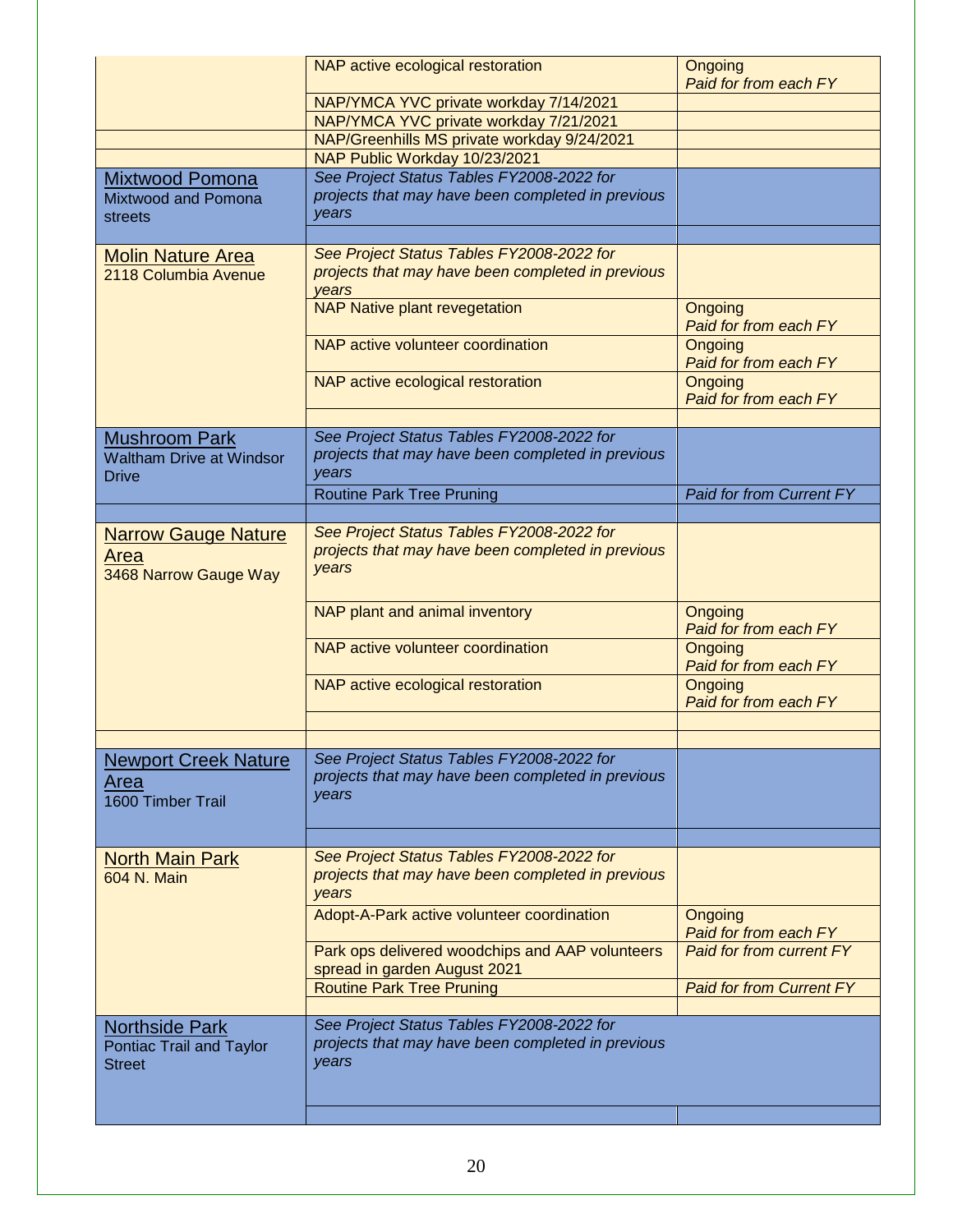| <b>Oakridge Nature Area</b><br>Huron Parkway at Glazier<br>Way                                                 | See Project Status Tables FY2008-2022 for<br>projects that may have been completed in previous<br>years |                                         |
|----------------------------------------------------------------------------------------------------------------|---------------------------------------------------------------------------------------------------------|-----------------------------------------|
|                                                                                                                | NAP active volunteer coordination                                                                       | Ongoing<br>Paid for from each FY        |
|                                                                                                                | NAP active ecological restoration                                                                       | <b>Ongoing</b><br>Paid for from each FY |
|                                                                                                                | NAP plant and animal inventory                                                                          | Ongoing<br>Paid for from each FY        |
|                                                                                                                |                                                                                                         |                                         |
| <b>Oakwoods Nature</b><br>Area<br>On Green Road between<br>Kilburn Park Circle and<br><b>Whisperwood Drive</b> | See Project Status Tables FY2008-2022 for<br>projects that may have been completed in previous<br>years |                                         |
|                                                                                                                | NAP Native plant revegetation                                                                           | Ongoing<br>Paid for from each FY        |
|                                                                                                                | NAP active volunteer coordination                                                                       | Ongoing<br>Paid for from each FY        |
|                                                                                                                | NAP active ecological restoration                                                                       | Ongoing<br>Paid for from each FY        |
|                                                                                                                | NAP plant and animal inventory                                                                          | Ongoing<br>Paid for from each FY        |
|                                                                                                                | NAP Public Workday 9/11/2021                                                                            |                                         |
|                                                                                                                |                                                                                                         |                                         |
|                                                                                                                |                                                                                                         |                                         |
|                                                                                                                |                                                                                                         |                                         |
|                                                                                                                |                                                                                                         |                                         |
|                                                                                                                |                                                                                                         |                                         |
|                                                                                                                |                                                                                                         |                                         |
| <b>Olson Park</b><br>1505 DhuVarren Road                                                                       | See Project Status Tables FY2008-2022 for<br>projects that may have been completed in previous<br>years |                                         |
|                                                                                                                | NAP Plant and animal inventory                                                                          | Ongoing<br>Paid for from each FY        |
|                                                                                                                | <b>NAP Native plant revegetation</b>                                                                    | Ongoing<br>Paid for from each FY        |
|                                                                                                                | NAP active volunteer coordination                                                                       | Ongoing<br>Paid for from each FY        |
|                                                                                                                | NAP active ecological restoration                                                                       | Ongoing<br>Paid for from each FY        |
|                                                                                                                | Adopt-a-Park volunteer spread fibar on swingset<br>9/5/2021                                             | <b>Paid for from current FY</b>         |
|                                                                                                                | <b>NAP Private Workday with Greenhills School</b><br>11/5/2021                                          |                                         |
|                                                                                                                |                                                                                                         |                                         |
| <b>Onder Park</b>                                                                                              | See Project Status Tables FY2008-2022 for                                                               |                                         |
| 295 Brookside Drive                                                                                            | projects that may have been completed in previous<br>vears                                              |                                         |
|                                                                                                                | NAP active ecological restoration                                                                       | Ongoing<br>Paid for from each FY        |
|                                                                                                                | NAP active volunteer coordination                                                                       | Ongoing                                 |
|                                                                                                                |                                                                                                         | Paid for from each FY                   |
|                                                                                                                |                                                                                                         |                                         |
|                                                                                                                |                                                                                                         |                                         |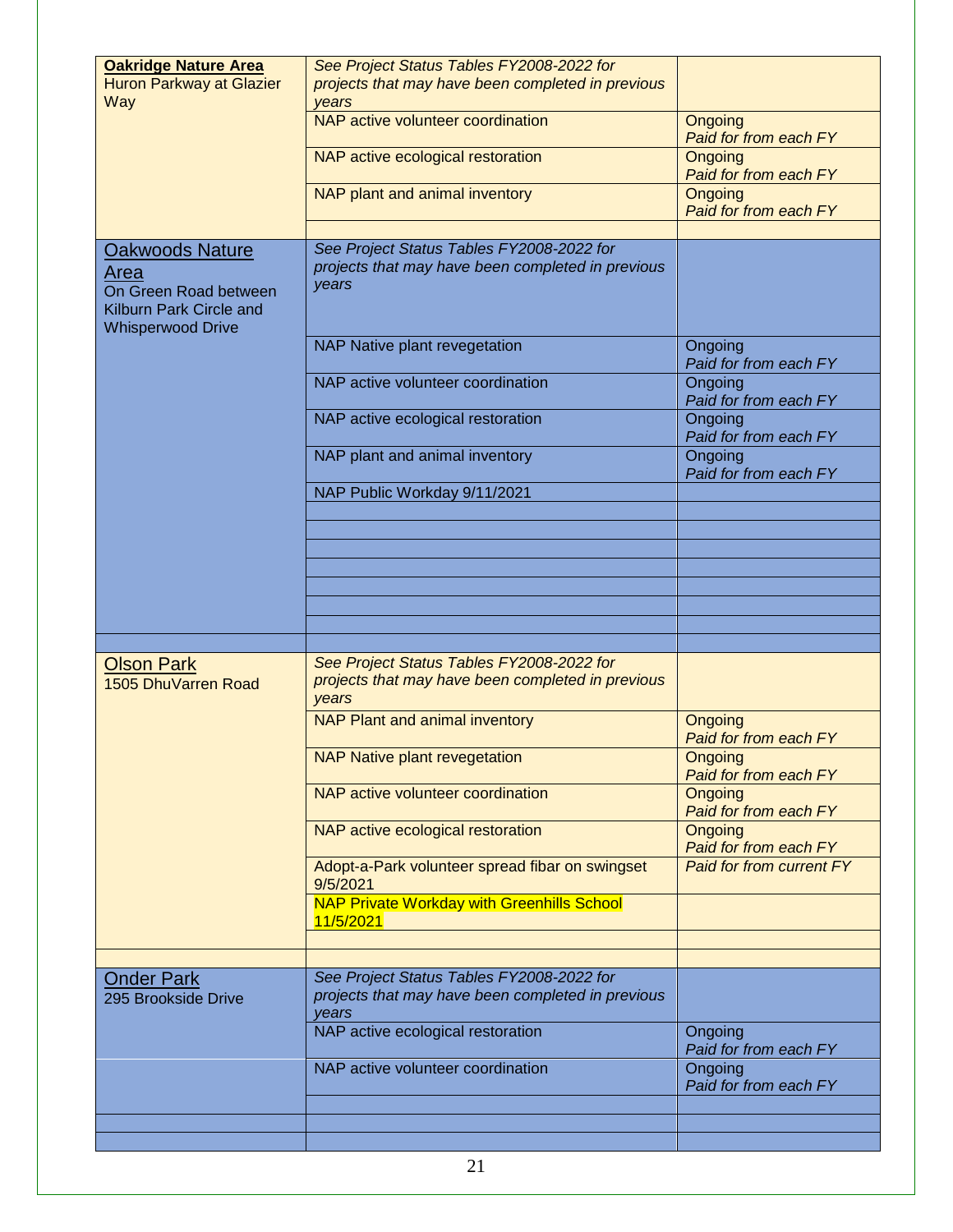| <b>Pilgrim Park</b>                 | See Project Status Tables FY2008-2022 for         |                                 |
|-------------------------------------|---------------------------------------------------|---------------------------------|
| 2966 Verle Street                   | projects that may have been completed in previous |                                 |
|                                     | years                                             |                                 |
|                                     | <b>NAP Plant and animal inventory</b>             |                                 |
|                                     |                                                   |                                 |
|                                     |                                                   |                                 |
| <b>Pittsview Park</b>               | See Project Status Tables FY2008-2022 for         |                                 |
| 3050 Pittsview Dr                   | projects that may have been completed in previous |                                 |
|                                     | vears                                             |                                 |
|                                     | NAP active volunteer coordination                 | Ongoing                         |
|                                     |                                                   | Paid for from each FY           |
|                                     |                                                   |                                 |
| <b>Plymouth Parkway</b>             | See Project Status Tables FY2008-2022 for         |                                 |
| Park                                | projects that may have been completed in previous |                                 |
|                                     | years                                             |                                 |
| On Plymouth Road                    |                                                   |                                 |
| between Broadway and                |                                                   |                                 |
| <b>Barton</b>                       |                                                   |                                 |
|                                     |                                                   |                                 |
|                                     |                                                   |                                 |
| <b>Postman's Rest Park</b>          | Adopt-a-Park volunteer weeding and cutting back   | Paid for from current FY        |
|                                     | invasives Sept 2021                               |                                 |
|                                     |                                                   |                                 |
| <b>Redbud Nature Area</b>           | See Project Status Tables FY2008-2022 for         |                                 |
| On Parkwood Avenue at               | projects that may have been completed in previous |                                 |
| <b>Jeanne Street</b>                | years                                             |                                 |
|                                     |                                                   |                                 |
|                                     |                                                   |                                 |
|                                     | <b>NAP Native plant revegetation</b>              | Ongoing                         |
|                                     |                                                   | Paid for from each FY           |
|                                     | NAP active volunteer coordination                 | Ongoing                         |
|                                     |                                                   | Paid for from each FY           |
|                                     | NAP plant and animal inventory                    | <b>Ongoing</b>                  |
|                                     |                                                   | Paid for from each FY           |
|                                     | NAP active ecological restoration                 | <b>Ongoing</b>                  |
|                                     |                                                   | Paid for from each FY           |
|                                     |                                                   |                                 |
|                                     |                                                   |                                 |
| <b>Redwood Park</b>                 | See Project Status Tables FY2008-2022 for         |                                 |
| <b>Redwood Avenue at Platt</b>      | projects that may have been completed in previous |                                 |
| Road                                | years                                             |                                 |
|                                     | Adopt-A-Park active volunteer coordination        | Ongoing                         |
|                                     |                                                   | Paid for from each FY           |
|                                     | GIVE365 volunteers weeded garden beds 7/7/2021    | Paid for from current FY        |
|                                     |                                                   |                                 |
|                                     |                                                   |                                 |
|                                     |                                                   |                                 |
| <b>Riverside Park</b>               | See Project Status Tables FY2008-2022 for         |                                 |
| <b>Canal Street at Island Drive</b> | projects that may have been completed in previous |                                 |
|                                     | years                                             |                                 |
|                                     | NAP Plant and animal inventory                    | Ongoing                         |
|                                     |                                                   | Paid for from each FY           |
|                                     | GIVE365 volunteer litter clean-up 7/5/2021        | Paid for from current FY        |
|                                     | GIVE365 volunteers litter clean-up 8/19/2021      | <b>Paid for from current FY</b> |
|                                     | GIVE365 volunteers spread fibar on the            | <b>Paid for from current FY</b> |
|                                     | playground 8/24/2021                              |                                 |
|                                     |                                                   |                                 |
|                                     |                                                   |                                 |
| <b>Riverwood Nature</b>             | See Project Status Tables FY2008-2022 for         |                                 |
| <u>Area</u>                         | projects that may have been completed in previous |                                 |
|                                     | years                                             |                                 |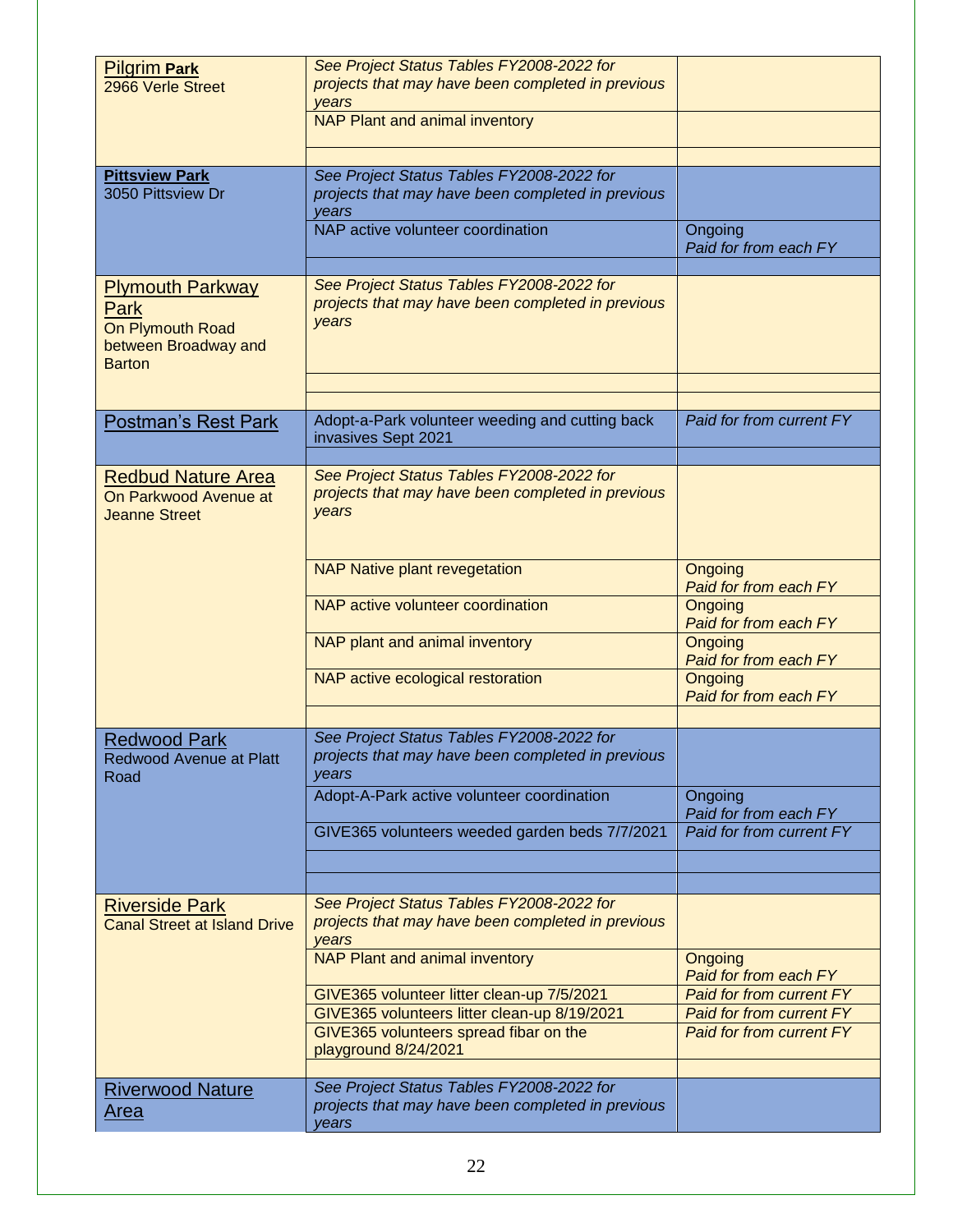| <b>Riverwood Drive and</b><br><b>Newport Road</b>                    |                                                                                                                                                     |                                  |
|----------------------------------------------------------------------|-----------------------------------------------------------------------------------------------------------------------------------------------------|----------------------------------|
|                                                                      | NAP plant and animal inventory                                                                                                                      | Ongoing<br>Paid for from each FY |
|                                                                      | NAP active volunteer coordination                                                                                                                   | Ongoing<br>Paid for from each FY |
|                                                                      |                                                                                                                                                     |                                  |
| <b>Rose Park</b><br>2670 Packard Road                                | See Project Status Tables FY2008-2022 for<br>projects that may have been completed in previous<br>years<br>GIVE365 volunteers weeded playground and | Paid for from current FY         |
|                                                                      | picked up trash 8/12/2021                                                                                                                           |                                  |
|                                                                      |                                                                                                                                                     |                                  |
|                                                                      |                                                                                                                                                     |                                  |
| <b>Ruthven Nature Area</b><br><b>Huron Parkway at Geddes</b><br>Road | See Project Status Tables FY2008-2022 for<br>projects that may have been completed in previous<br>years                                             |                                  |
|                                                                      | NAP Plant and animal inventory                                                                                                                      | Ongoing<br>Paid for from each FY |
|                                                                      | NAP Native plant revegetation                                                                                                                       | Ongoing<br>Paid for from each FY |
|                                                                      | NAP active volunteer coordination                                                                                                                   | Ongoing<br>Paid for from each FY |
|                                                                      | NAP active ecological restoration                                                                                                                   | Ongoing<br>Paid for from each FY |
|                                                                      | NAP public workday 7/24/2021                                                                                                                        |                                  |
|                                                                      | NAP/Concordia University private workday<br>8/28/2021                                                                                               |                                  |
|                                                                      |                                                                                                                                                     |                                  |
|                                                                      |                                                                                                                                                     |                                  |
|                                                                      |                                                                                                                                                     |                                  |
| <b>Scarlett Mitchell Nature</b><br><b>Area</b><br>Platt Road at I-94 | See Project Status Tables FY2008-2022 for<br>projects that may have been completed in previous<br>years                                             |                                  |
|                                                                      | <b>NAP Plant and animal inventory</b>                                                                                                               | Ongoing<br>Paid for from each FY |
|                                                                      | <b>NAP Native plant revegetation</b>                                                                                                                | Ongoing<br>Paid for from each FY |
|                                                                      | NAP active volunteer coordination                                                                                                                   | Ongoing<br>Paid for from each FY |
|                                                                      | NAP active ecological restoration                                                                                                                   | Ongoing<br>Paid for from each FY |
|                                                                      | NAP Public Workday 11/21/2021                                                                                                                       |                                  |
|                                                                      |                                                                                                                                                     |                                  |
|                                                                      |                                                                                                                                                     |                                  |
|                                                                      |                                                                                                                                                     |                                  |
|                                                                      |                                                                                                                                                     |                                  |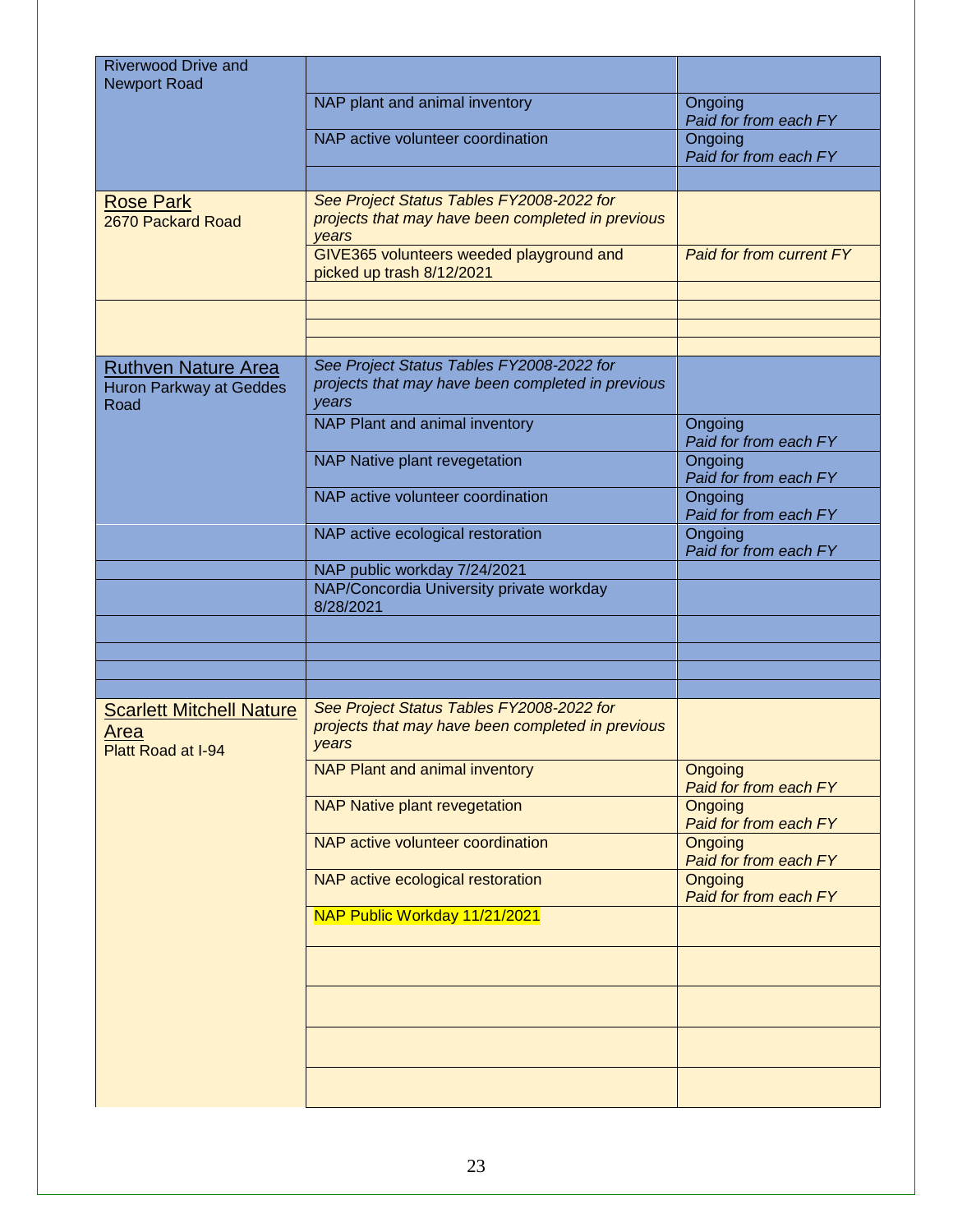| <b>Scheffler Park</b><br>Platt Road at Edgewood<br><b>Drive</b>                    | See Project Status Tables FY2008-2022 for<br>projects that may have been completed in previous<br>years   |                                  |
|------------------------------------------------------------------------------------|-----------------------------------------------------------------------------------------------------------|----------------------------------|
|                                                                                    | Adopt-a-Park active volunteer coordination                                                                | Ongoing<br>Paid for from each FY |
|                                                                                    | NAP Plant and animal inventory                                                                            | Ongoing<br>Paid for from each FY |
|                                                                                    |                                                                                                           |                                  |
|                                                                                    |                                                                                                           |                                  |
| <b>Sculpture Plaza</b><br><b>Catherine Street at North</b><br><b>Fourth Avenue</b> | See Project Status Tables FY2008-2022 for<br>projects that may have been completed in previous<br>years   |                                  |
|                                                                                    | Adopt-A-Park active volunteer coordination                                                                | Ongoing<br>Paid for from each FY |
|                                                                                    | GIVE365 crew weeded garden beds 8/11/2021                                                                 | Paid for from current FY         |
|                                                                                    | GIVE365 crew weeded garden beds 8/18/2021                                                                 | Paid for from current FY         |
| <b>Senior Center</b><br>1320 Baldwin Ave.                                          | See Project Status Tables FY2008-2022 for<br>projects that may have been completed in previous<br>vears   |                                  |
|                                                                                    | Installed new water heater                                                                                | <b>Paid for from Current FY</b>  |
|                                                                                    |                                                                                                           |                                  |
| <b>Southeast Area Park</b>                                                         | See Project Status Tables FY2008-2022 for                                                                 |                                  |
| 2945 E. Ellsworth Road                                                             | projects that may have been completed in previous<br>years                                                |                                  |
|                                                                                    | GIVE365 volunteers spread fibar on the<br>playground 8/12/2021                                            | <b>Paid for from current FY</b>  |
|                                                                                    | Adopt-a-Park volunteers spread fibar on<br>playground 9/1/2021                                            | <b>Paid for from current FY</b>  |
|                                                                                    | Adopt-a-Park volunteers spread woodchips on<br>playgrounds and picked up litter 10/19/2021                | <b>Paid for from current FY</b>  |
|                                                                                    |                                                                                                           |                                  |
|                                                                                    |                                                                                                           |                                  |
|                                                                                    | See Project Status Tables FY2008-2022 for                                                                 |                                  |
| <b>South Maple Park</b><br>2675 W. Liberty St.                                     | projects that may have been completed in previous<br>years                                                |                                  |
|                                                                                    | Adopt-a-Park volunteers weeded playground,<br>picked up litter, and cut down invasive shrubs<br>8/14/2021 | Paid for from current FY         |
|                                                                                    |                                                                                                           |                                  |
|                                                                                    |                                                                                                           |                                  |
|                                                                                    |                                                                                                           |                                  |
|                                                                                    |                                                                                                           |                                  |
| <b>South Pond Nature</b><br>Area                                                   | See Project Status Tables FY2008-2022 for<br>projects that may have been completed in previous            |                                  |
| 3899 E. Huron River Drive                                                          | years                                                                                                     |                                  |
|                                                                                    | <b>NAP Native plant revegetation</b>                                                                      | Ongoing<br>Paid for from each FY |
|                                                                                    | NAP active volunteer coordination                                                                         | Ongoing<br>Paid for from each FY |
|                                                                                    | NAP active ecological restoration                                                                         | Ongoing<br>Paid for from each FY |
|                                                                                    | NAP plant and animal inventory                                                                            | Ongoing<br>Paid for from each FY |
|                                                                                    | $\sim$                                                                                                    |                                  |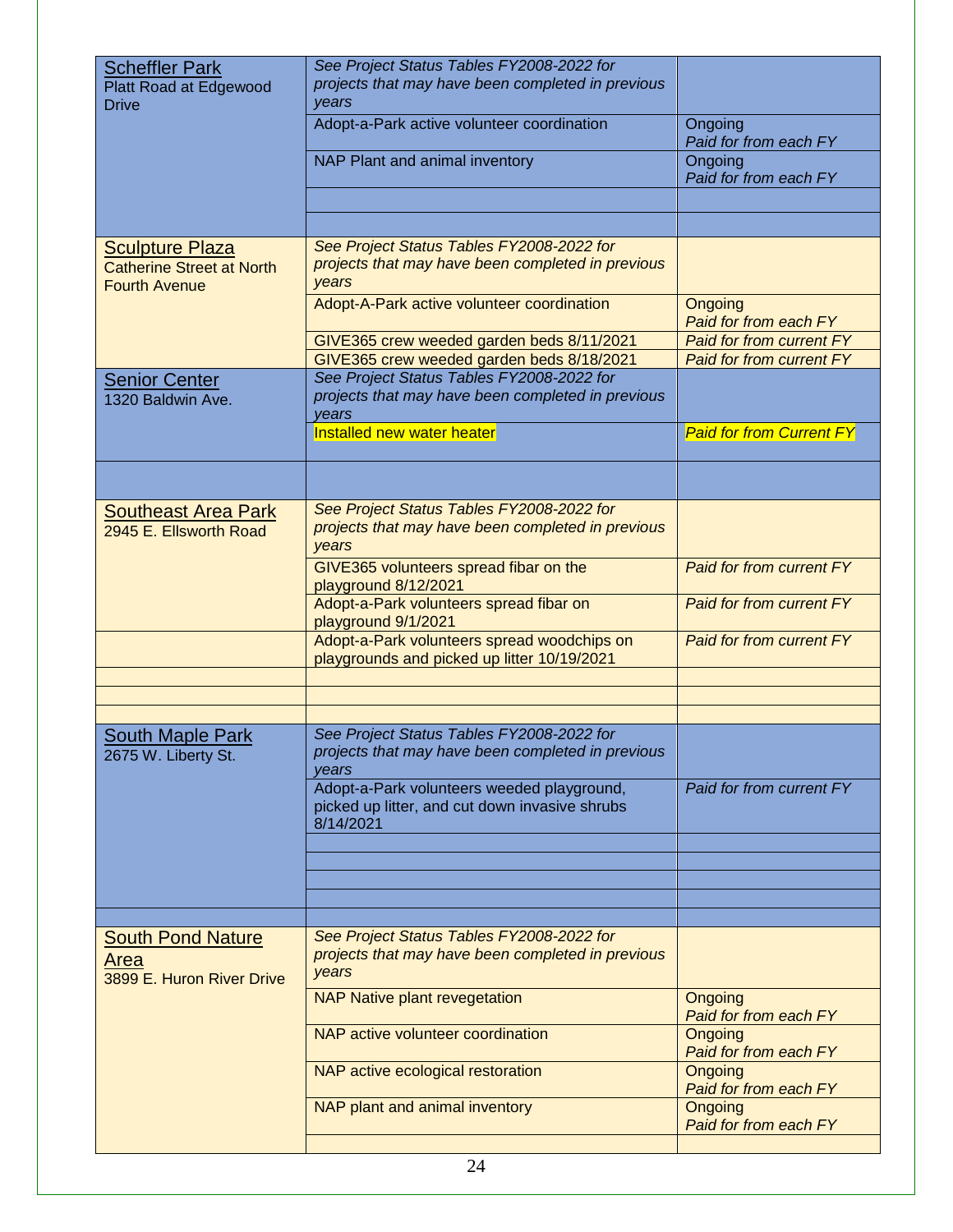| <b>South University Park</b><br>1505 S. University Ave.                                                                | See Project Status Tables FY2008-2022 for<br>projects that may have been completed in previous<br>years |                                  |
|------------------------------------------------------------------------------------------------------------------------|---------------------------------------------------------------------------------------------------------|----------------------------------|
|                                                                                                                        | GIVE365 volunteers weeded and cut brush<br>9/26/2021                                                    | Paid for from each FY            |
|                                                                                                                        | Adopt-a-Park volunteers weeded and planted<br>perennials in garden beds 10/31/2021                      | Paid for from current FY         |
|                                                                                                                        |                                                                                                         |                                  |
|                                                                                                                        |                                                                                                         |                                  |
| <b>Stapp Nature Area</b><br>Huron Parkway between<br><b>Traverwood Drive and</b><br><b>Traver Boulevard</b>            | See Project Status Tables FY2008-2022 for<br>projects that may have been completed in previous<br>years |                                  |
|                                                                                                                        | NAP Plant and animal inventory                                                                          | Ongoing<br>Paid for from each FY |
|                                                                                                                        | <b>NAP Native plant revegetation</b>                                                                    | Ongoing<br>Paid for from each FY |
|                                                                                                                        | NAP active volunteer coordination                                                                       | Ongoing<br>Paid for from each FY |
|                                                                                                                        | NAP active ecological restoration                                                                       | Ongoing<br>Paid for from each FY |
|                                                                                                                        | NAP Public Workday 10/10/2021                                                                           |                                  |
|                                                                                                                        |                                                                                                         |                                  |
|                                                                                                                        |                                                                                                         |                                  |
| <b>Sugarbush Park</b><br><b>Green Road at Rumsey</b><br><b>Drive</b>                                                   | See Project Status Tables FY2008-2022 for<br>projects that may have been completed in previous<br>years |                                  |
|                                                                                                                        | NAP Plant and animal inventory                                                                          | Ongoing<br>Paid for from each FY |
|                                                                                                                        | NAP Native plant revegetation                                                                           | Ongoing<br>Paid for from each FY |
|                                                                                                                        | NAP active volunteer coordination                                                                       | Ongoing<br>Paid for from each FY |
|                                                                                                                        | Improve Accessibility in Sugarbush playground and<br>benches                                            | Paid for from current FY         |
|                                                                                                                        |                                                                                                         |                                  |
|                                                                                                                        |                                                                                                         |                                  |
|                                                                                                                        |                                                                                                         |                                  |
|                                                                                                                        |                                                                                                         |                                  |
| <b>Sunset Brooks Nature</b><br>Area<br><b>Sunset Road between</b><br><b>Newport Road and</b><br><b>Beechwood Drive</b> | See Project Status Tables FY2008-2022 for<br>projects that may have been completed in previous<br>years |                                  |
|                                                                                                                        | NAP active volunteer coordination                                                                       | Ongoing<br>Paid for from each FY |
|                                                                                                                        | NAP active ecological restoration                                                                       | Ongoing<br>Paid for from each FY |
|                                                                                                                        | NAP plant and animal inventory                                                                          | Ongoing<br>Paid for from each FY |
|                                                                                                                        |                                                                                                         |                                  |
|                                                                                                                        |                                                                                                         |                                  |
|                                                                                                                        |                                                                                                         |                                  |
|                                                                                                                        |                                                                                                         |                                  |
|                                                                                                                        |                                                                                                         |                                  |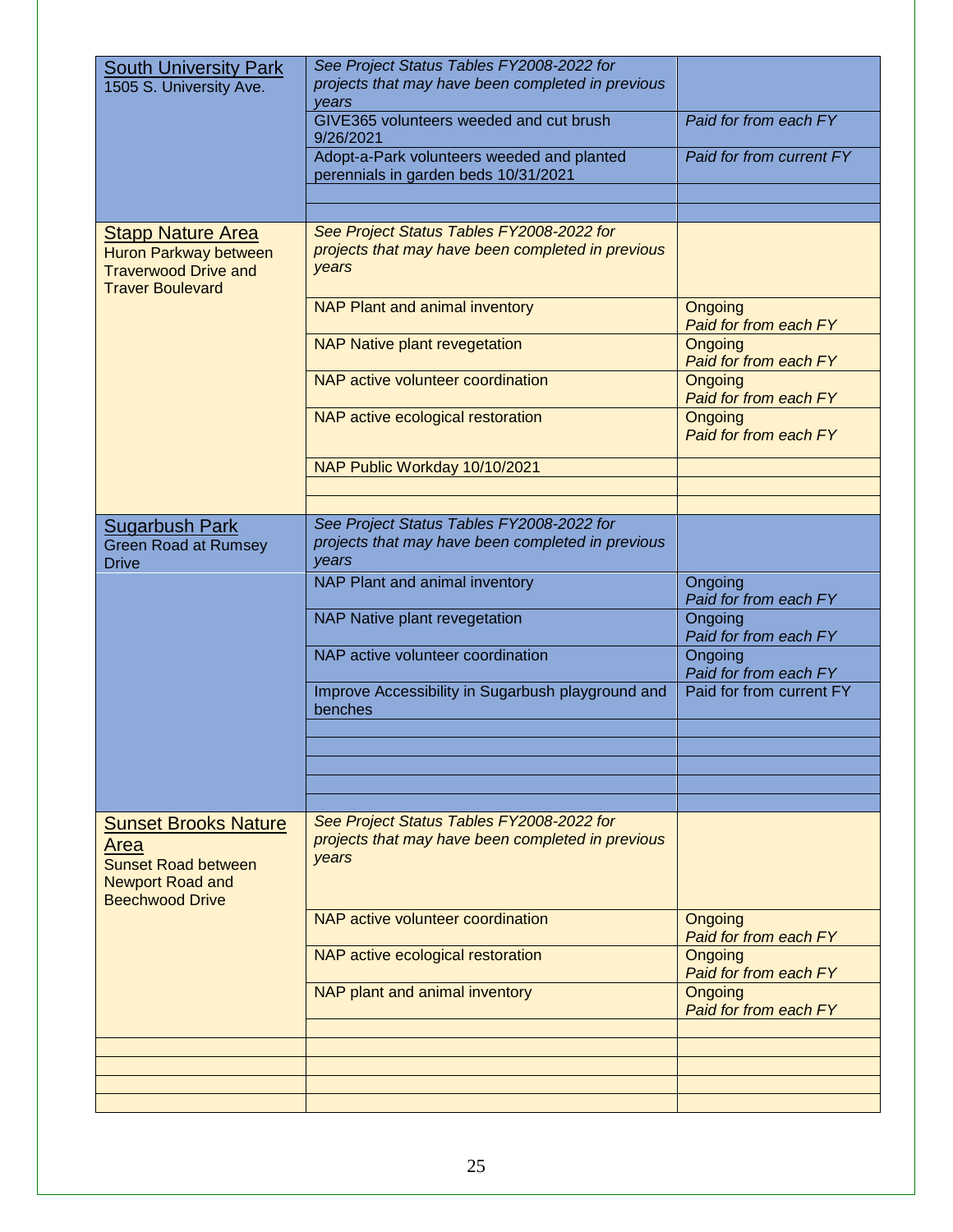|                                                               | See Project Status Tables FY2008-2022 for         |                                  |
|---------------------------------------------------------------|---------------------------------------------------|----------------------------------|
| <b>Swift Run Dog Park</b><br><b>Platt and Ellsworth roads</b> | projects that may have been completed in previous |                                  |
|                                                               | years                                             |                                  |
|                                                               |                                                   |                                  |
| <b>Swift Run Marsh</b>                                        | See Project Status Tables FY2008-2022 for         |                                  |
| <b>Platt and Ellsworth roads</b>                              | projects that may have been completed in previous |                                  |
|                                                               |                                                   |                                  |
|                                                               | years                                             |                                  |
|                                                               | NAP plant and animal inventory                    | Ongoing                          |
|                                                               |                                                   | Paid for from each FY            |
|                                                               | <b>NAP Native plant revegetation</b>              | Ongoing<br>Paid for from each FY |
|                                                               |                                                   |                                  |
|                                                               | NAP active volunteer coordination                 | Ongoing                          |
|                                                               |                                                   | Paid for from each FY            |
|                                                               | NAP active ecological restoration                 | Ongoing                          |
|                                                               |                                                   | Paid for from each FY            |
|                                                               |                                                   |                                  |
| <b>Sylvan Park</b>                                            | See Project Status Tables FY2008-2022 for         |                                  |
| <b>Margaret Drive and Darrow</b>                              | projects that may have been completed in previous |                                  |
| <b>Drive</b>                                                  | years                                             |                                  |
|                                                               | GIVE365 volunteers spread fibar on playground     | Paid for from each FY            |
|                                                               | 9/11/2021                                         |                                  |
| <b>The Ponds Park</b>                                         | See Project Status Tables FY2008-2022 for         |                                  |
| 2680 Emerald Ave.                                             | projects that may have been completed in previous |                                  |
|                                                               | years                                             |                                  |
|                                                               | Adopt-A-Park active volunteer coordination        | Ongoing                          |
|                                                               |                                                   | Paid for from each FY            |
|                                                               | NAP active volunteer coordination                 | Ongoing                          |
|                                                               |                                                   | Paid for from each FY            |
|                                                               | NAP plant and animal inventory                    | Ongoing                          |
|                                                               |                                                   | Paid for from each FY            |
|                                                               |                                                   |                                  |
|                                                               |                                                   |                                  |
|                                                               |                                                   |                                  |
|                                                               |                                                   |                                  |
| <b>Traver Creek Nature</b>                                    | See Project Status Tables FY2008-2022 for         |                                  |
|                                                               | projects that may have been completed in previous |                                  |
| Area                                                          | years                                             |                                  |
| Traver Road, west of Ann                                      |                                                   |                                  |
| <b>Arbor Railroad</b>                                         |                                                   |                                  |
|                                                               | NAP active ecological restoration                 | Ongoing                          |
|                                                               |                                                   | Paid for from each FY            |
|                                                               | NAP plant and animal inventory                    | Ongoing                          |
|                                                               |                                                   | Paid for from each FY            |
|                                                               |                                                   |                                  |
| <b>Turnberry Park</b>                                         | See Project Status Tables FY2008-2022 for         |                                  |
| <b>Turnberry Drive at Packard</b>                             | projects that may have been completed in previous |                                  |
|                                                               | years                                             |                                  |
|                                                               | NAP plant and animal inventory                    | Ongoing                          |
|                                                               |                                                   | Paid for from each FY            |
|                                                               | GIVE365 volunteer litter clean-up 7/3/2021        | <b>Paid for from current FY</b>  |
|                                                               |                                                   |                                  |
| <b>Veterans Memorial</b>                                      | See Project Status Tables FY2008-2022 for         |                                  |
| Park                                                          | projects that may have been completed in previous |                                  |
| 2150 Jackson Road                                             | years                                             |                                  |
|                                                               | Adopt-A-Park active volunteer coordination        | Ongoing                          |
|                                                               |                                                   | Paid for from each FY            |
|                                                               | GIVE365 crew weeded and mulched garden bed        | Paid for from current FY         |
|                                                               | 7/20/2021                                         |                                  |
|                                                               | GIVE365 volunteers weeded and planted in flower   | Paid for from current FY         |
|                                                               | bed 7/20/2021                                     |                                  |
|                                                               |                                                   |                                  |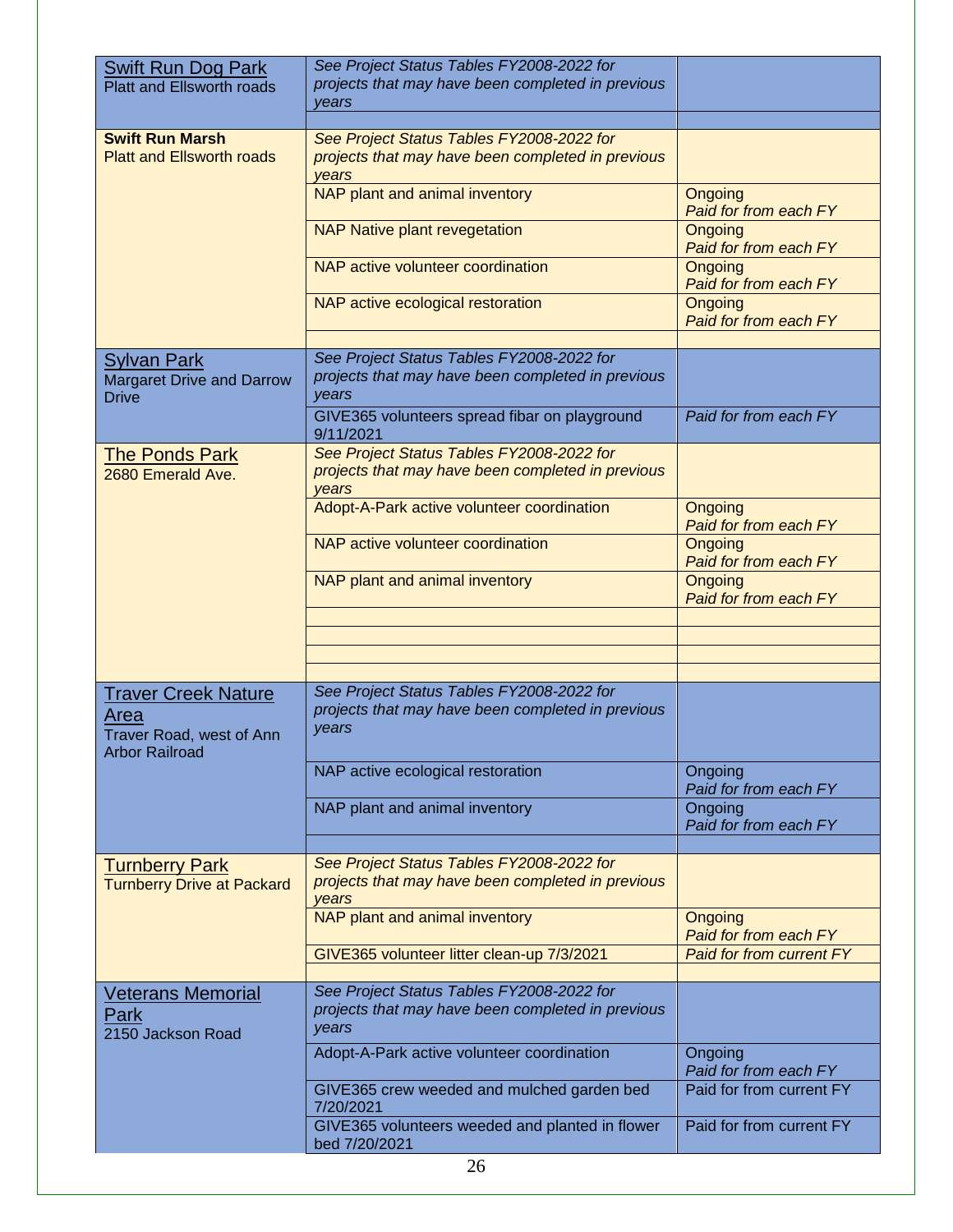| GIVE365 volunteers litter clean-up and planting in<br>garden beds 8/14/2021                             | Paid for from current FY                                                                                                                                                                                                      |
|---------------------------------------------------------------------------------------------------------|-------------------------------------------------------------------------------------------------------------------------------------------------------------------------------------------------------------------------------|
| Adopt-a-Park volunteers spread mulch in memorial                                                        | Paid for from current FY                                                                                                                                                                                                      |
| GIVE365 volunteer litter clean-up 9/14/2021                                                             | Paid for from current FY                                                                                                                                                                                                      |
|                                                                                                         |                                                                                                                                                                                                                               |
|                                                                                                         |                                                                                                                                                                                                                               |
|                                                                                                         |                                                                                                                                                                                                                               |
|                                                                                                         |                                                                                                                                                                                                                               |
|                                                                                                         |                                                                                                                                                                                                                               |
|                                                                                                         |                                                                                                                                                                                                                               |
|                                                                                                         |                                                                                                                                                                                                                               |
|                                                                                                         |                                                                                                                                                                                                                               |
| projects that may have been completed in previous<br>years                                              |                                                                                                                                                                                                                               |
| GIVE365 volunteers weeded and spread fibar on<br>playground 8/18/2021                                   | Paid for from current FY                                                                                                                                                                                                      |
| See Project Status Tables FY2008-2022 for                                                               |                                                                                                                                                                                                                               |
| projects that may have been completed in previous<br>years                                              |                                                                                                                                                                                                                               |
|                                                                                                         | Ongoing<br>Paid for from each FY                                                                                                                                                                                              |
|                                                                                                         |                                                                                                                                                                                                                               |
| See Project Status Tables FY2008-2022 for<br>projects that may have been completed in previous<br>years |                                                                                                                                                                                                                               |
| GIVE365 volunteers weeded playground and                                                                | Paid for from current FY                                                                                                                                                                                                      |
| GIVE365 volunteers spread fibar on the<br>playground 8/12/2021                                          | Paid for from current FY                                                                                                                                                                                                      |
|                                                                                                         |                                                                                                                                                                                                                               |
| projects that may have been completed in previous<br>years                                              |                                                                                                                                                                                                                               |
|                                                                                                         |                                                                                                                                                                                                                               |
| projects that may have been completed in previous<br>years                                              |                                                                                                                                                                                                                               |
|                                                                                                         |                                                                                                                                                                                                                               |
| See Project Status Tables FY2008-2022 for<br>projects that may have been completed in previous          |                                                                                                                                                                                                                               |
| NAP active ecological restoration                                                                       | Ongoing                                                                                                                                                                                                                       |
|                                                                                                         |                                                                                                                                                                                                                               |
| NAP active volunteer coordination                                                                       | Paid for from each FY<br>Ongoing<br>Paid for from each FY                                                                                                                                                                     |
|                                                                                                         | garden August 2021<br>See Project Status Tables FY2008-2022 for<br>NAP plant and animal inventory<br>garden beds 7/11/2021<br>See Project Status Tables FY2008-2022 for<br>See Project Status Tables FY2008-2022 for<br>years |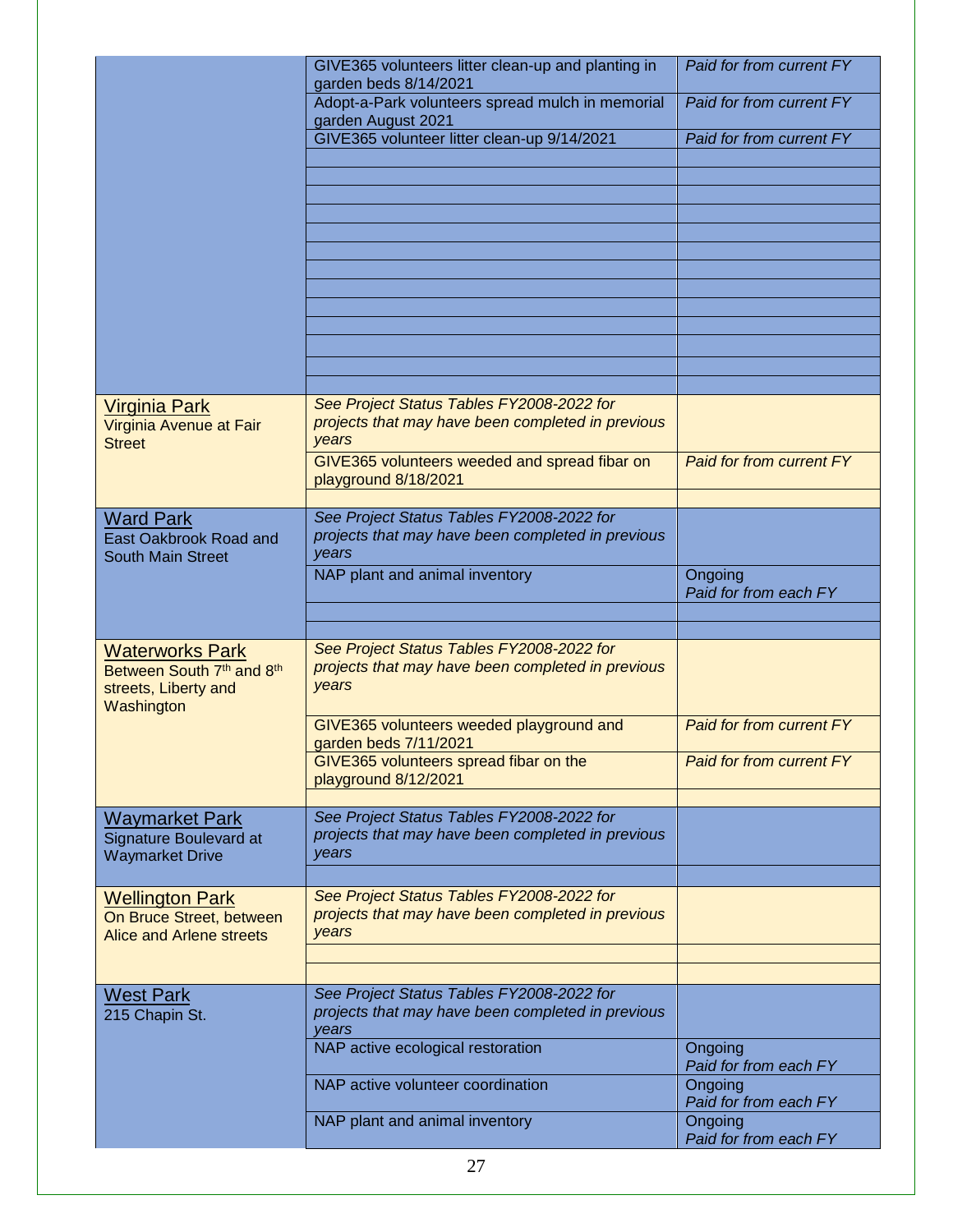|                                                                                         | GIVE365 volunteers litter clean-up 7/22/2021                                                            | Paid for from current FY                |
|-----------------------------------------------------------------------------------------|---------------------------------------------------------------------------------------------------------|-----------------------------------------|
|                                                                                         |                                                                                                         |                                         |
|                                                                                         |                                                                                                         |                                         |
|                                                                                         |                                                                                                         |                                         |
|                                                                                         |                                                                                                         |                                         |
|                                                                                         |                                                                                                         |                                         |
| <b>Wheeler Park</b><br>810 N. Fourth Ave.                                               | See Project Status Tables FY2008-2022 for<br>projects that may have been completed in previous<br>years |                                         |
|                                                                                         | Adopt-A-Park active volunteer coordination                                                              | Ongoing<br>Paid for from each FY        |
|                                                                                         | Park ops delivered woodchips and Adopt-a-Park<br>volunteers spread in garden August 2021                | <b>Paid for from current FY</b>         |
| <b>Wheeler Service Center,</b><br><b>City Park Operations</b><br>4251 Stone School Road | See Project Status Tables FY2008-2022 for<br>projects that may have been completed in previous<br>years |                                         |
|                                                                                         | NAP plant and animal inventory                                                                          | Ongoing<br>Paid for from each FY        |
|                                                                                         |                                                                                                         |                                         |
| <b>White Oak Park</b><br>2665 White Oak Drive                                           | See Project Status Tables FY2008-2022 for<br>projects that may have been completed in previous<br>years |                                         |
|                                                                                         | NAP active ecological restoration                                                                       | Ongoing<br>Paid for from each FY        |
|                                                                                         | NAP active volunteer coordination                                                                       | Ongoing<br>Paid for from each FY        |
|                                                                                         | NAP native plant revegetation                                                                           | <b>Ongoing</b><br>Paid for from each FY |
|                                                                                         | NAP plant and animal inventory                                                                          | Ongoing<br>Paid for from each FY        |
|                                                                                         |                                                                                                         |                                         |
|                                                                                         |                                                                                                         |                                         |
| <b>Willow Nature Area</b><br>385 E. Eisenhower Pkwy                                     |                                                                                                         |                                         |
|                                                                                         |                                                                                                         |                                         |
|                                                                                         |                                                                                                         |                                         |
| <b>Winchell Park</b><br>St. Francis Drive and<br><b>Winchell Drive</b>                  | See Project Status Tables FY2008-2022 for<br>projects that may have been completed in previous<br>years |                                         |
| <b>Windemere Park</b>                                                                   |                                                                                                         |                                         |
| <b>Windemere Drive and</b><br><b>Charter Place</b>                                      | See Project Status Tables FY2008-2022 for<br>projects that may have been completed in previous<br>years |                                         |
|                                                                                         | Adopt-A-Park active volunteer coordination                                                              | Ongoing<br>Paid for from each FY        |
|                                                                                         |                                                                                                         |                                         |
|                                                                                         |                                                                                                         |                                         |
|                                                                                         |                                                                                                         |                                         |